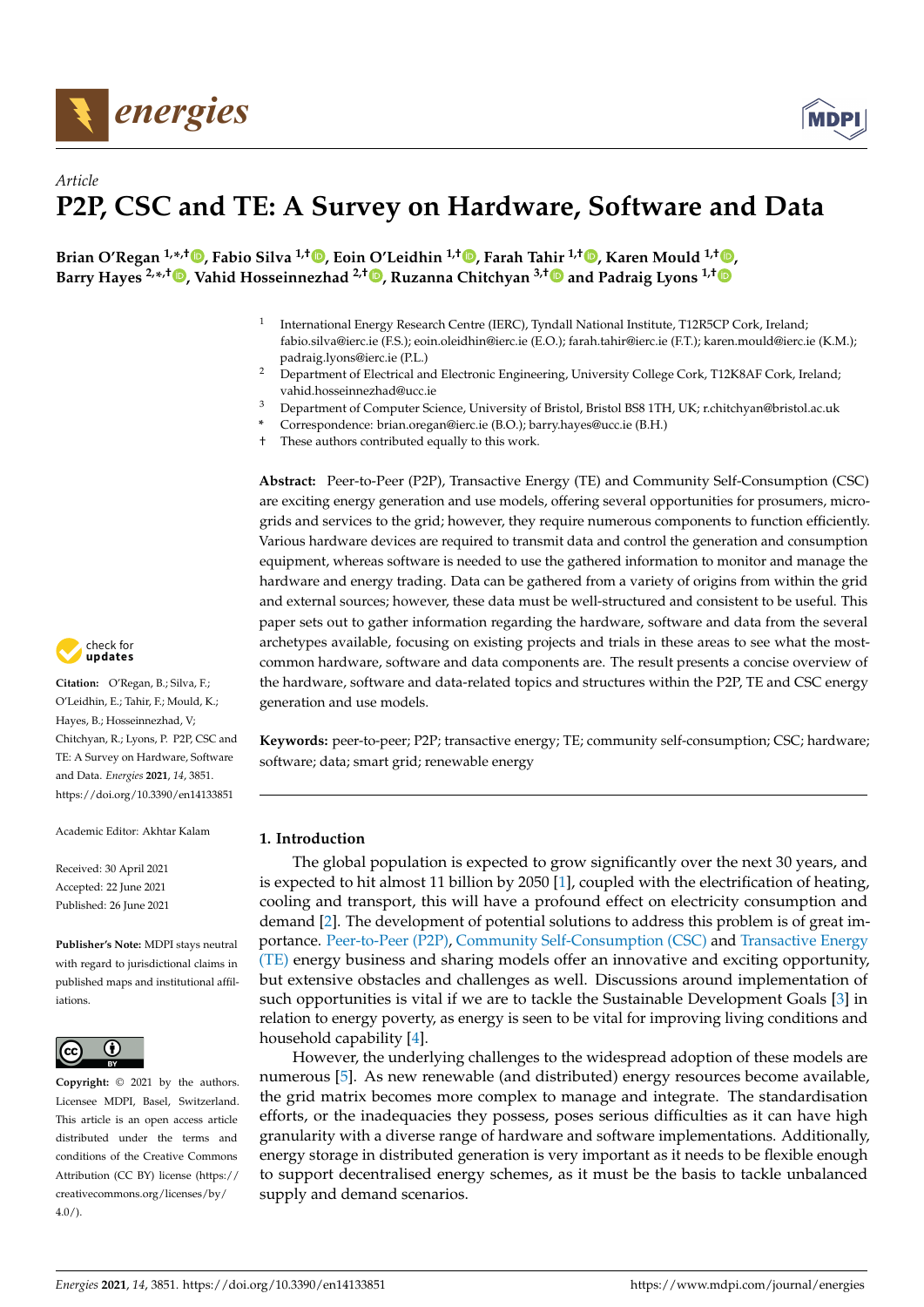To accomplish that, decentralised energy schemes, such as [P2P,](#page-0-0) rely on a whole set of dedicated hardware and software solutions; therefore, such granular implementation and its integration to the power grid will demand state-of-the-art management systems [\[6\]](#page-18-5). Very innovative solutions [\[7\]](#page-18-6) to support data integration, enhanced management features and trading functionalities [\[8\]](#page-18-7) should be in place—understanding this environment is imperative.

However, researchers and practitioners are challenged with the task of remaining wellinformed of the relevant developments on the topics of decentralised energy generation and use, given the:

- current rapid developments in the research and practice on this topic, driven by the world-wide energy decarbonisation agenda, and
- the wide set of relevant disciplines and knowledge areas—ranging from the power systems aspects of hardware, to networking and telecommunications; from software platforms for energy transactions to regulations on data protection and privacy.

This paper provides a concise overview of the current state of practice on hardware, software and data research topics for the [P2P,](#page-0-0) [CSC](#page-0-0) and [TE](#page-0-0) energy business and sharing models. To the novice entrants into this vibrant field of research and development, this paper aims to serve as a guide that signposts the key directions of the ongoing work and to outline the breadth and the depth of the relevant issues. To those already working in this domain, the paper aims to provide a consolidated update on the current state of the wider field.

To provide this concise overview, the paper presents a structured literature review on the topics of hardware, software and data for the three previously noted decentralised energy models.

The paper is organised as follows: Section [2](#page-1-0) briefly describes the methodology used to choose all the material supporting this research. Section [3](#page-2-0) brings a comprehensive compilation of the main hardware devices used on [P2P,](#page-0-0) [CSC](#page-0-0) and [TE](#page-0-0) implementations. Section [4](#page-5-0) then describes a comprehensive compilation of software (including blockchain) commonly used in [P2P,](#page-0-0) [CSC](#page-0-0) and [TE.](#page-0-0) Similarly, Section [5](#page-6-0) addresses some software features but with a focus on interfaces and applications. Section [6](#page-6-1) explores the data aspect of [P2P,](#page-0-0) especially its diversity and integration issues. Section [7](#page-8-0) explores the [P2P,](#page-0-0) [CSC](#page-0-0) and [TE](#page-0-0) main concepts, with reference to its advantages and disadvantages. Section [8](#page-9-0) studies a selected variety of [P2P,](#page-0-0) [CSC](#page-0-0) and [TE](#page-0-0) projects and, finally, Section [9](#page-11-0) discusses the main topics of this research. Additional supporting materials (acronyms and abbreviations, and an appendix with an extensive list of projects that were reviewed during this research) are attached.

## <span id="page-1-0"></span>**2. Methodology**

This paper employed a structured approach to the literature review, aiming to answer the following questions:

(1) What hardware and software were mentioned by P2P, CSC and TE projects (and were they trialled)?

(2) What data were gathered, what were they used for and who had access to them?

(3) What areas existed in the available documentation (publications, reports, white papers and websites) that requires further research?

Initially, the research focused on gathering publications, reports and associated information related to P2P, CSC and TE projects and trials using relevant keywords. Then, the structure was divided up into the following four categories, hardware, software, data and projects. Each paper gathered was then evaluated looking for the above terms and associated words (such as "Inverter", "Network", "Tool", "Pilot", "Demo", "Trial") with a matrix developed to determine if the source contained these words. This matrix helped inform the reviewers if the projects warranted further investigation (for example, projects with numerous mentions in publications, ticking the relevant categories, project websites, reports and publications). In short, the goal was to help find projects that could answer the above questions and had a correspondent that could be contacted in further stages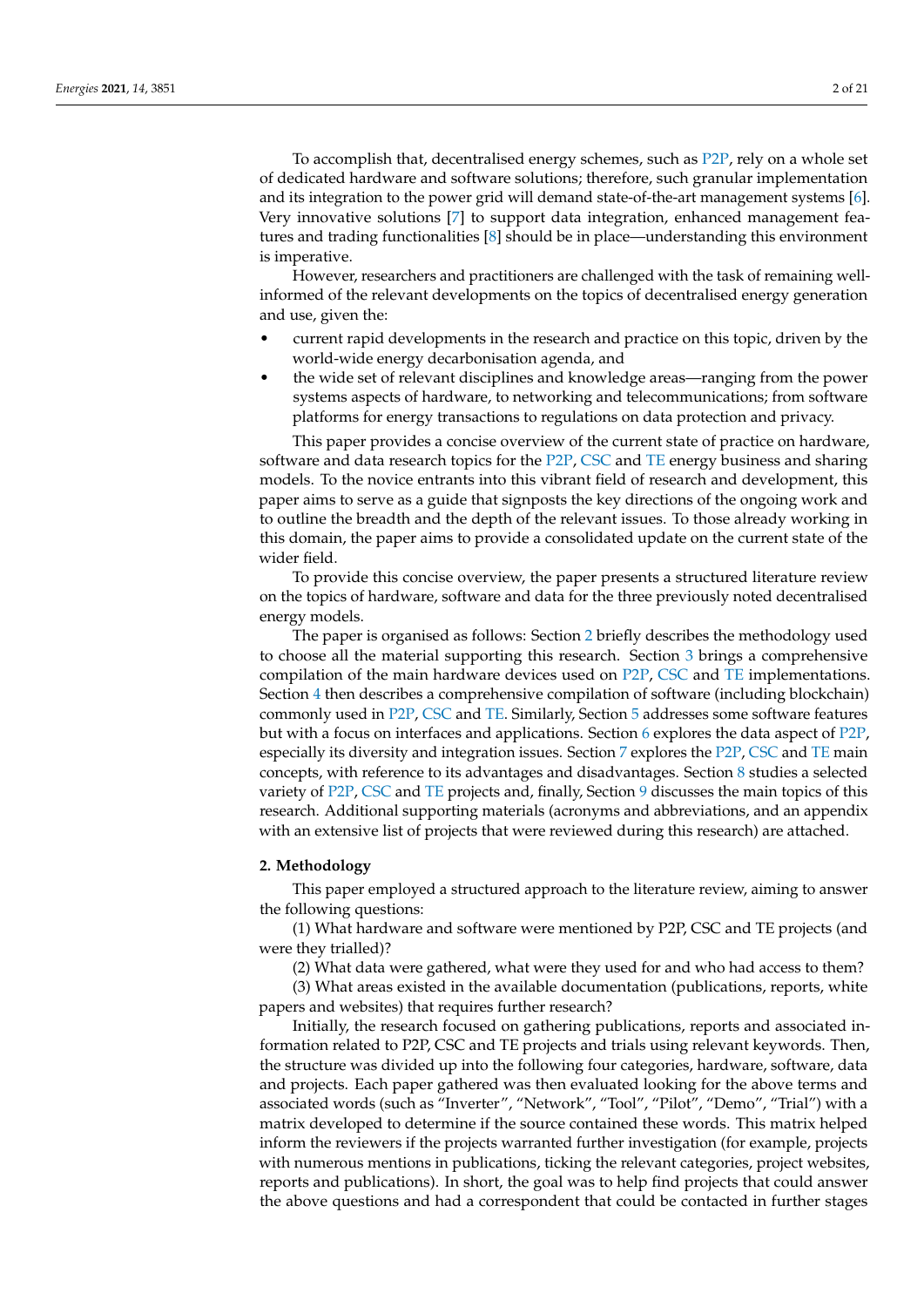of GO-P2P, to elicit more details that may have been lacking in publications or other such documentation.

## <span id="page-2-0"></span>**3. Hardware**

## *3.1. Hardware Requirements*

Transactive energy systems, including that of a [P2P](#page-0-0) energy trading system, requires end-use devices utilised with the smart grid environment. These control devices may be categorized as [\[9](#page-18-8)[,10\]](#page-18-9):

- Passive.
- Active.
- Interactive.
- Transactive controllers.
- Communications.
- Controllers and actuators.

## 3.1.1. Passive

In short, a passive device is an uncontrolled element with no input regardless of its system's frequency, congestion, peak prices and so on.

## 3.1.2. Active

Active devices are intelligent devices that respond autonomously to the reduction of consumption in accordance with the principle of demand response. The autonomous response does not enable users to have a direct input interface that would allow control of items, such as consumption reduction process.

## 3.1.3. Interactive

Interactive devices allow for limited interaction. Consumers can interact to adjust the consumption of electricity, but still cannot regulate it as per peak prices for example.

#### 3.1.4. Transactive Controllers

These controllers are envisaged to be the most advanced form of devices that can exchange information between consumers, grid, aggregators and so on. This information can be about electricity prices, line congestion and frequency, resulting in the system as a whole to determine a more efficient way to operate and provide a win-win situation, to every consumer participating in it. These particular devices are the most favourable with regards to community [P2P](#page-0-0) energy trading markets, as they possess characteristics that are optimal for a [P2P](#page-0-0) framework, and allow both prosumers and active consumers to make trades in real-time. The transactive control device is primarily an energy gateway that exchanges information for energy transactions [\[11\]](#page-18-10). Transactive energy markets [\(P2P](#page-0-0) and local energy markets) require such controllers to communicate with the various hardware types such as smart meters, sensors, prosumer energy metering and EMS hardware. In context, the cooperative [P2P](#page-0-0) energy trading market with two hardware devices; Smart Meters and [Home Energy Management System \(HEMS\),](#page-0-0) at the prosumer or active consumer premises is vital in disrupting the energy market.

Smart meters are intelligent metering infrastructure, which is believed to, by replacing the traditional meters, offer a transition to a low-carbon energy system, by enabling better energy awareness amongst the participating consumers. It may also present sufficient information such as providing users access to accurate information on energy usage throughout the day, variable electricity pricing and also exhibit demand response capacities obligatory for a prosumer to participate in the bidding/auction process. Smart meters could be defined as an enabling piece of hardware that will incentivise the prosumers through the [P2P](#page-0-0) and other markets. Thus, it is important to mention that the smart meters should be capable of participating in the blockchain platform by having sufficient computational power to track and trace the number and complexity of smart contract transactions. On the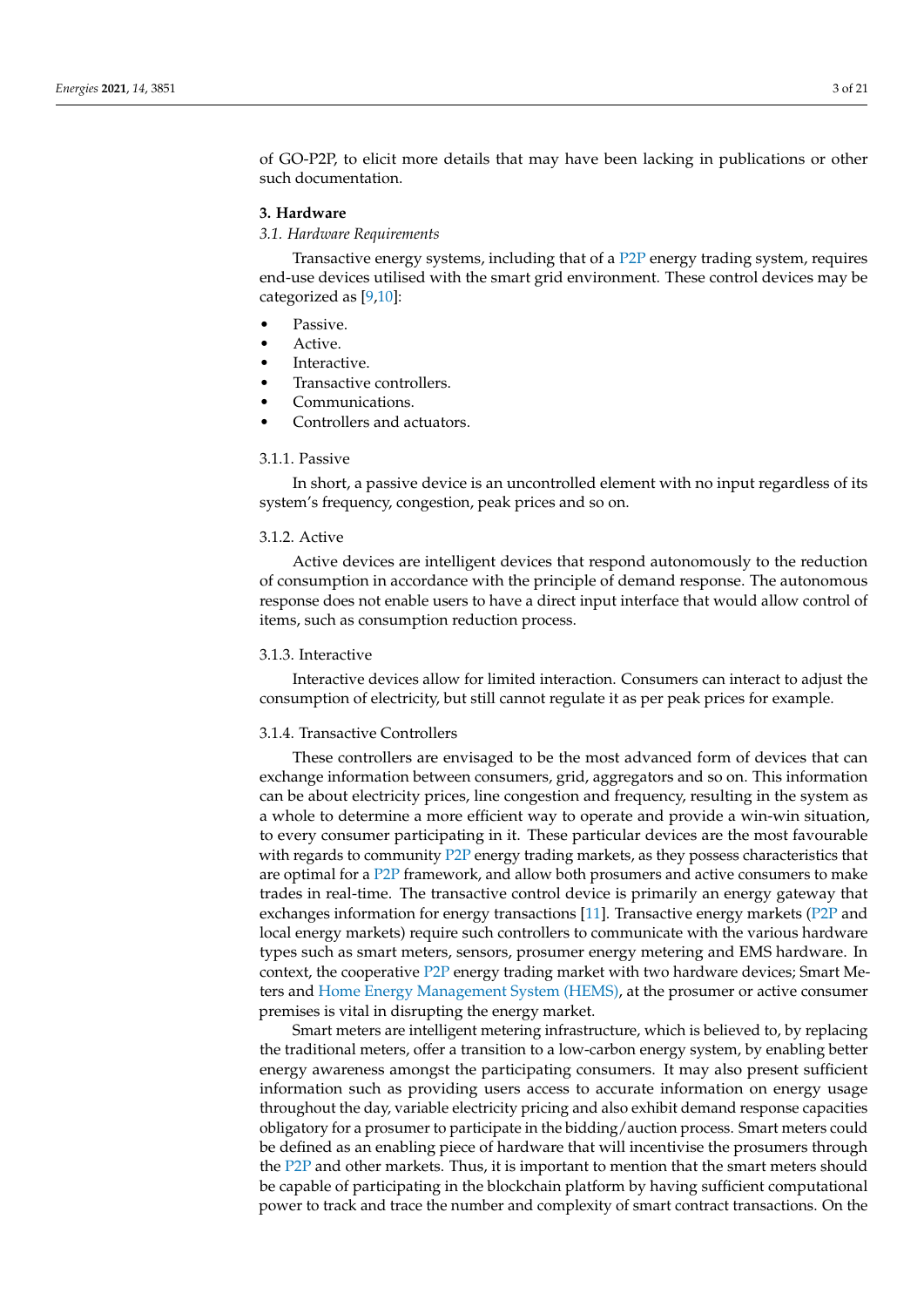other hand, the [HEMS](#page-0-0) is a hardware environment installed in the consumers' home and acts as behind-the-meter technology envisaged to converge three large consumer segments, smart heating, home entertainment and home security systems. These can be used to control the on-site devices and aid the consumer in contributing to demand response.

## *3.2. Communications*

## Controllers and Actuators

To support the [HEMS](#page-0-0) in controlling a variety of household devices, actuators are needed. Controllers can control and monitor electrical appliances while actuators constitute a final element to take actual physical action. The controller with certain optimization algorithm's determines when to command actuators to turn on or off power to the particular appliances. This command is known as an information trigger. In the context of the demand response, the pre-designated trigger is responsible for actuating the response received by an actuator. Notification, pricing and control signals, local demand and frequency are a few triggers also included [\[12\]](#page-18-11). Based on type of technique used for scheduling loads, the [HEMS](#page-0-0) controllers can be categorized into three categories [\[13\]](#page-18-12):

- Rule-based controller.
- Artificial intelligence-based controller.
- Optimization methodology-based controller.

Rule-based controllers are the most straightforward way to realise a control operation in home automation. The control action is carried out based on some condition being met or violated possibly by developing some if/then ruling set. These ruling sets may include load shifting based on low prices, load priority, decrease in energy cost, etc. As this is the most simple control approach, it possesses certain shortcomings that cannot be extended for demand response and inevitably blockchain application due to the very limited data handling capabilities [\[14](#page-18-13)[,15\]](#page-18-14). Recently, AI-based controllers' found their application in the [HEMS](#page-0-0) controller, as it can overcome the limitations of the rule-based controllers. A controller that mimics the human decision-making and thinking process would be ideal for scheduling control in smart homes. These controllers provide quick responses on fast solution-based predictions [\[16–](#page-18-15)[18\]](#page-18-16).

The only drawbacks of such controllers is their long learning and training times, which effects the solution and controller speeds. Moreover, there is no provision of addressing user preferences. To counter the shortcomings of the AI-based controllers, optimizationbased controllers seem to be a perfect fit for scheduling intelligent control. These controllers are based on optimization methods capable of providing a suitable solution based on user preferences. These user preferences are realised as constraints subjected to determining (minimizing or maximizing error, cost, design and energy management) an objective function. A few applications include minimization of the electricity cost, optimal consumption schedule, minimize tariff for end users, controller scheduling with storage, optimal day-ahead scheduling and so on [\[19–](#page-18-17)[23\]](#page-18-18).

Control relays/actuators are the final elements to realise load control. These actuators work as load controllers, switching connected appliances on and off to minimise base-load energy consumption. This is performed via smart plugs, and power to the plug socket is cut when the system senses that the power consumption of the connected appliance corresponds to standby mode, or when external environmental conditions are met. The [HEMS](#page-0-0) may include a number of sensors depending on the diversity and number of appliances that should be controlled. These sensors are connected through wireless communication to a common actuator. This network of sensors along with actuators is known as [Wireless](#page-0-0) [Sensor and Actuator Network \(WSAN\),](#page-0-0) which provides capability for different nodes to communicate with each other and carry out an actuation action. The plugged-in electrical loads such as a television, fan, washing machine, vacuum cleaner, lighting, etc., may be switched on or off by receiving a command from the actuator. Actuators send control commands to modify the switching status of a particular load through power socket sensor. For this, the actuators usually require consumption data and status of the loads. If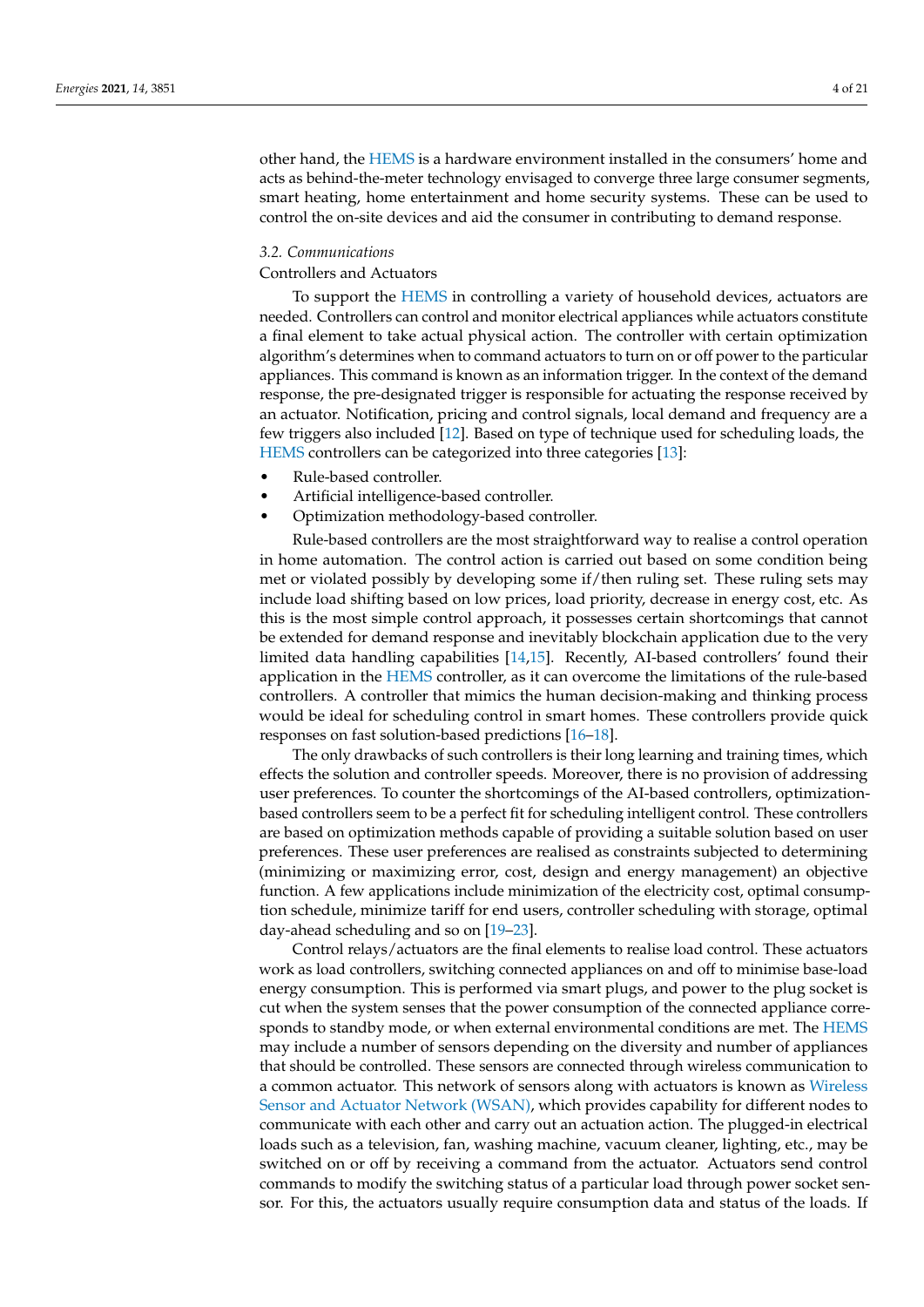there are a large number of sensors in a house, separate sensor sets will be controlled by varying other actuators [\[24](#page-18-19)[–26\]](#page-18-20). The actuators may be a flush-mounted device, plugs or an in-built device. For example, a switching actuator, dimming actuator, multi-heating actuator and thermostat actuator [\[27\]](#page-18-21). It should be noted that these actuators are low-level computational hardware that cannot send information processing to and from a blockchain due to their limited computational capacities. Further research is required so that even these hardware may communicate with the blockchain platform with some additional low-cost computational element embedded in the hardware.

## *3.3. Hardware Data (Smart Meters, Actuators, Sensors, etc.)*

Typically, mechanical meters collect data on an hourly or monthly basis, whereas more modern smart meters collect data by the minute. Grid operators have access to large volumes of data, from the massive number of devices connected to the power grid such as generators, breakers or even information about individual appliances in commercial or residential buildings. These massive amounts of data come from multiple sensor networks across transmission and distribution systems [\[28\]](#page-18-22). Data are gathered from various sources, such as electricity costs, billing information, [Phasor Measure Unit \(PMU\)s](#page-0-0), smart meter measurements, weather conditions and SCADA. It is critical that the data are made available so that useful information can be obtained [\[28\]](#page-18-22).

## *3.4. Monthly Energy Collection by Smart Meters*

Energy meters gather monthly information about household electricity consumption. As the meter may not read the energy usage at a set time interval, the data provided by the meter may be limited. A smart meter provides information on Voltage (V), Real Power (watt), and Apparent Power (VA) consumption at a 15-minute sampling rate. It is possible to collect monthly data and report it from a given start and end date. [\[28\]](#page-18-22) It is recommended that, if billing is the sole purpose, reporting monthly data will reduce communication needs between the meter and control centre [\[28\]](#page-18-22).

#### *3.5. Daily Energy Collection by Smart Meters*

Energy consumption may reveal minimum, average and maximum energy consumption on a daily basis in a household [\[28\]](#page-18-22). This information can be used to determine occupancy, the number of individuals in a household and activity in the household. Since this information is strictly private, consumers may raise concerns (i.e., [General Data Protec](#page-0-0)[tion Regulation \(GDPR\)\)](#page-0-0). Daily consumption information varies due to weather conditions, individuals' behaviour and preference, occupancy and therefore is of little use unless there is abnormality in energy consumption. However, in [HEMS,](#page-0-0) daily energy consumption information can be vital to the monitoring and triggering of customer actions in case of abnormality [\[28\]](#page-18-22).

#### *3.6. Smart Sensors in a Smart Grid*

Smart sensors are capable of recording very valuable information. These are intelligent devices deployed in the smart grid, some of which include temperature, pressure, humidity, voltage and current sensors. The authors of [\[29\]](#page-18-23) describe the sensing functions, applications and network communication of [PMU](#page-0-0) and [Merging Unit \(MU\)-](#page-0-0)based smart sensors. A [PMU](#page-0-0) provides real-time synchrophasor data for advanced applications [\[29\]](#page-18-23). It is a device that produces synchronised phasor, frequency and [Rate of Change of Frequency \(ROCOF\)](#page-0-0) estimates using the input voltage and/or current signals [\[29\]](#page-18-23).

- Current and voltage sensors provide analogue inputs for [PMU,](#page-0-0) used to measure current waveforms and 50/60 Hz alternating current (AC) voltage, typically sampled at a rate of 48 samples per cycle [\[29\]](#page-18-23).
- An internal clock records the timestamp for each sample and accurately synchronizes the time using a phase-locked oscillator [\[29\]](#page-18-23).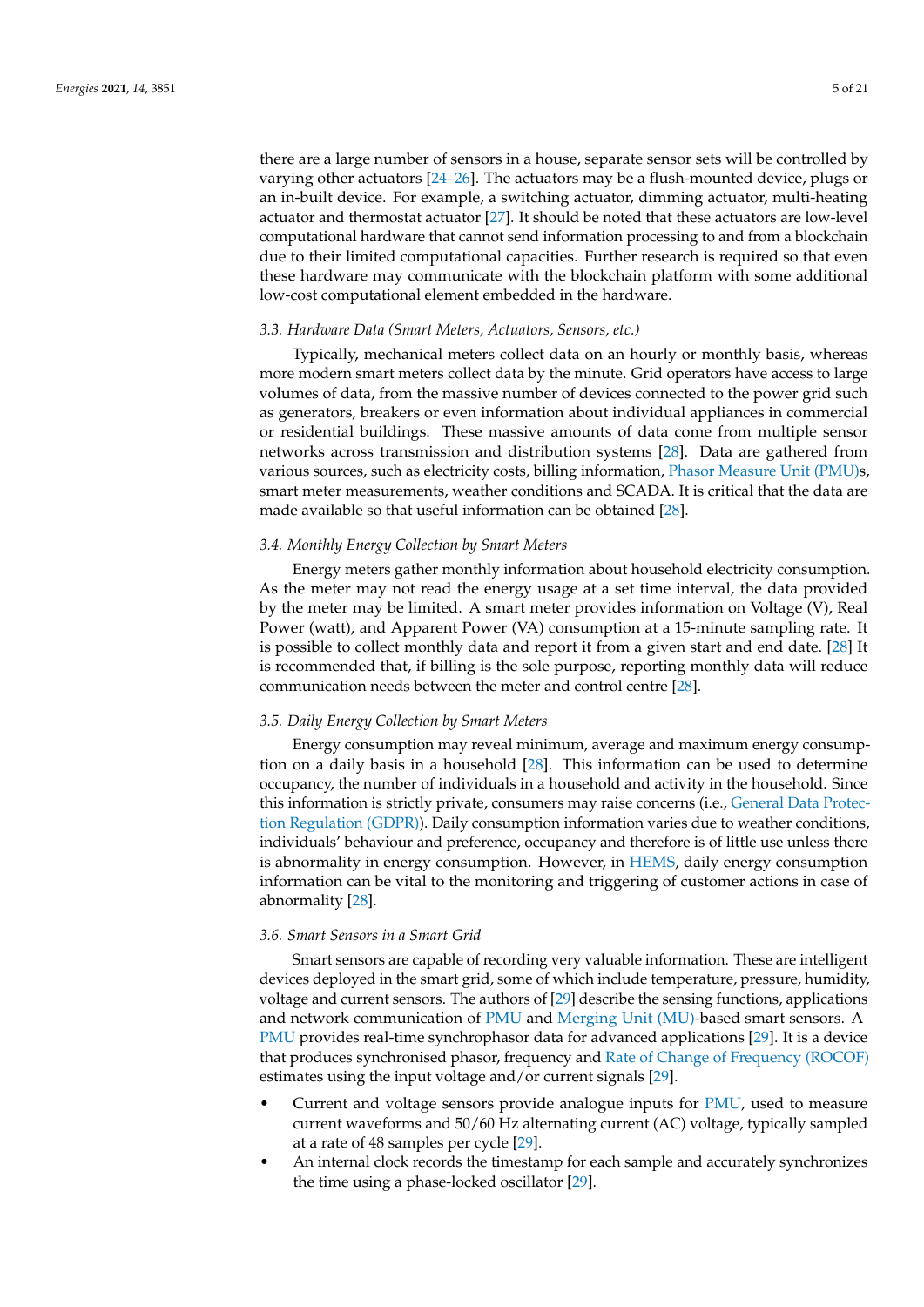- A processing module follows various steps. Signal conditioning is performed, followed by the conversion of signals into digital form with timestamps using a phaselocked oscillator and alignment of phase data using a GPS time reference of an external network time reference. Finally, the voltage and current phasors are computed, and synchronised phasor, frequency and [ROCOF](#page-0-0) estimates are produced [\[29\]](#page-18-23).
- The network communication module is used to communicate data with advanced applications.

A [MU-](#page-0-0)based smart sensor provides the real-time status of the power grid [\[29\]](#page-18-23). It is a device that samples [Alternating Current \(AC\)](#page-0-0) signals in one or more phases. It converts the voltage and current signals into digital values, uses time synchronisation to align multiple phases together and transmits the sampled values to protection replays [\[29\]](#page-18-23). The main functions of [MU-](#page-0-0)based smart sensors includes sensing, signal conditioning, conversion of analogue signals to digital values, data processing and merging and network communication.

- Analogue current and voltage of the power grid are provided as inputs to [MUs](#page-0-0).
- The internal clocks record the timestamps for each sample and accurately synchronizes time with an external [Coordinated Universal Time \(UTC\)](#page-0-0) source as a time reference [\[29\]](#page-18-23).
- In the processing module, amplification and signal conditioning are performed, the analogue signals are converted into digital form based on data from GPS receiver or external network time reference. An alignment algorithm is used to produce three time-synchronised phases of voltages and currents [\[29\]](#page-18-23).
- The network communication is used to communicate with intelligent electronic devices and applications; the authors of [\[29\]](#page-18-23) discuss IEEE Standards for [PMU](#page-0-0) and [MU-](#page-0-0)Based Smart Sensors, which describe the standard that these devices follow, such as the [Institute for Electrical and Electronic Engineers \(IEEE\)](#page-0-0) C37.118 Standard for [PMU-](#page-0-0)Based Smart Sensors and the [IEEE](#page-0-0) 1815 Standard for Smart Sensors.

## <span id="page-5-0"></span>**4. Software, Including Blockchain**

Data are a major factor to be considered; [GDPR](#page-0-0) 2016/679 in the [European Union \(EU\)](#page-0-0) have put in place strict rules for the processing of data.

## *4.1. Blockchain*

Blockchain is a transparent, reliable and network-friendly approach that fulfils the requirements of security, privacy and payment transactions in distributed energy trading systems [\[30\]](#page-18-24). Blockchain is an emerging technology allowing public contracts and secure transactions over a peer-to-peer distributed network while ensuring security and privacy of user information [\[30\]](#page-18-24). This secure system prevents information forgery as the data in the chain cannot be altered, while newly entered data must be verified [\[31\]](#page-19-0). The blockchain technology enables the storage, exchange and verification of data in a distributed manner, as well as the traceability of activities and the anonymity of users. Users are identified by cryptographic public keys, which enables a high level of anonymity [\[30\]](#page-18-24); however, this is pseudonymisation and not anonymisation. This means that a user's activities, such as energy consumption patterns, timestamps, location, etc., can be used to identify more sensitive information. The authors of [\[32](#page-19-1)[,33\]](#page-19-2) discuss the zero knowledge proof techniques used to address this anonymity-based weakness. Blockchain can be perceived as a trustless trust, which allows the facilitation of transactions and shared history between its users, and that it is trustworthy without the use of trust between users [\[34\]](#page-19-3). Thus, it has high potential for allowing integration into the network, such as smart meters, efficiently balancing the grid by harmonising the supply and demand in real-time [\[31\]](#page-19-0). Additionally, it facilitates electronic contracts, called smart contracts, between distributed energy traders and consumers. These smart contacts enables two or more users to participate in a trade contract with each other anonymously. It is essentially a transaction protocol that executes the terms of the contact [\[35\]](#page-19-4). In blockchain, smart contracts are stored with a unique address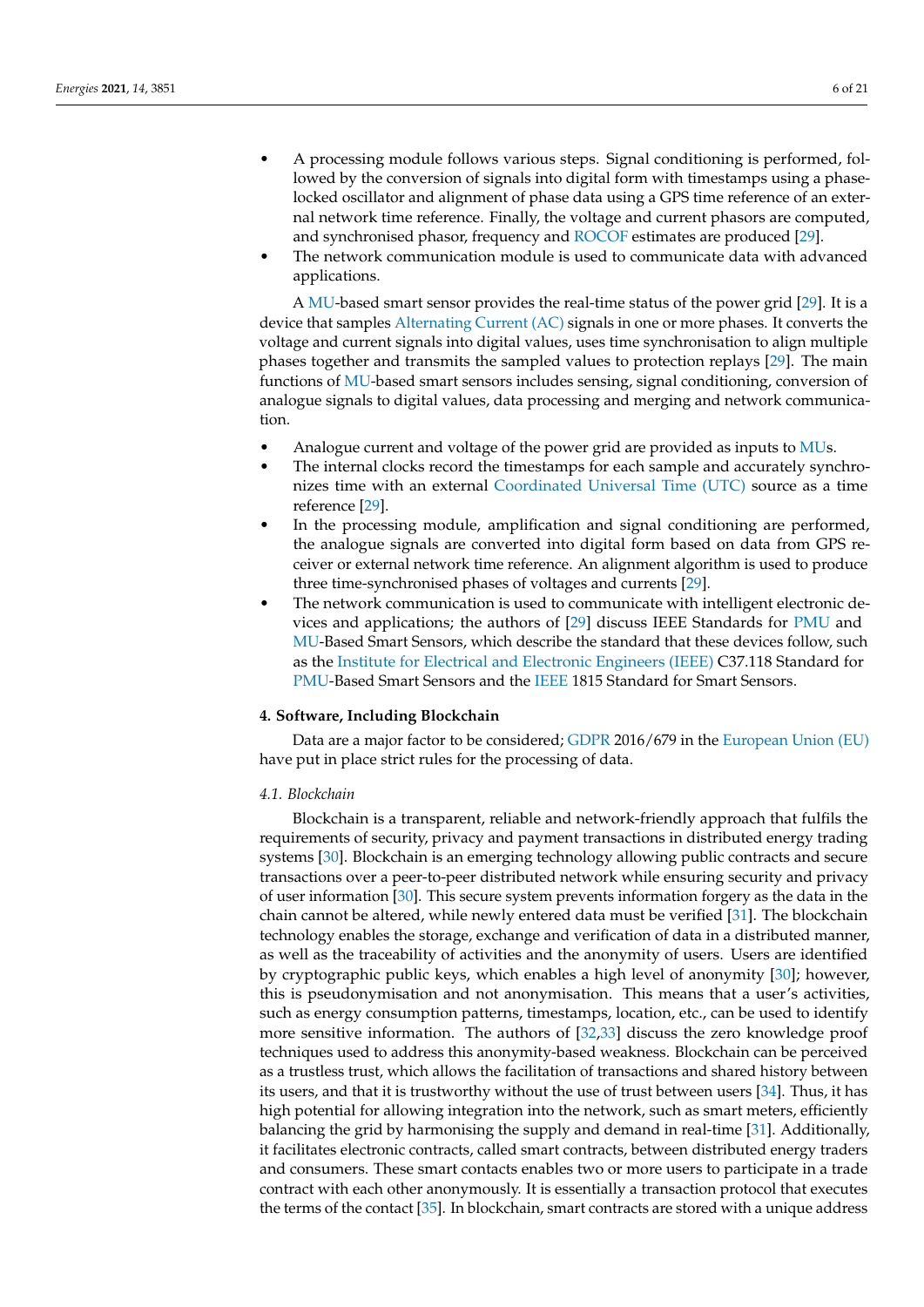and are triggered by addressing a transaction to it. Then, according to the data included in the transaction that triggered the execution, it is automatically and independently executed on every node in the network in the given manner [\[35\]](#page-19-4). The data associated with a smart contract include program logic, a unique contract identifier, owner of the contract, account balance and private data storage [\[30\]](#page-18-24).

## *4.2. How Is It Beneficial to Energy Trading?*

Blockchain can support the energy trading of [Plug-In Electric Vehicle \(PEV\)s](#page-0-0), which dynamically enter and leave the smart grid network at different locations [\[30\]](#page-18-24). These features make blockchain an essential technology for contribution to the distributed energy trading market.

#### *4.3. Comments on Blockchain*

As with many technologies, blockchain is not perfect. An increased use of a blockchain ledger will ultimately slow down its algorithmic speed, and increases its dependencies on resources. This was echoed in the city of Plattsburgh, New York, where the mayor banned the mining of Bitcoin due to concern over electricity usage. The imposed moratorium of 18 months was given after it was found that Bitcoin operations were accounting for 10% of the city's usage [\[36\]](#page-19-5).

#### <span id="page-6-0"></span>**5. Software Data (Interfaces and Applications)**

*5.1. Software and the User*

The basis of any software model is the user interface, referred to as the [Graphical User](#page-0-0) [Interface \(GUI\),](#page-0-0) and the background processing of data, communication with the server or other computers on the network. The [GUI](#page-0-0) needs to have a user-friendly approach that allows the user to interact with the system with ease. The principle purpose of any energy trading platform is the interaction between peers, i.e., principally energy suppliers to list the energy that they have available for sale, and the consumers to be able to purchase that energy. To achieve optimal experience for the users of the software platform, the use of databases should allow the system to filter and analyse user requirements, and ultimately the result should allow the system to provide effectiveness and certainty whilst reducing transaction costs and providing transparency [\[37\]](#page-19-6).

Consumer and prosumer apprehension must certify that energy can be bought, sold and payment can be received. This must be achieved through the usability of the software, with a build of trust [\[34\]](#page-19-3).

## <span id="page-6-1"></span>**6. Data**

A significant part of the discussion about energy efficiency relies on energy digitalisation in order to provide the necessary means for intelligent and efficient operation and management [\[38\]](#page-19-7). By properly extracting and exploring the data present in the energy sector—whatever the infrastructure level—it will be possible to boost energy efficiency to a whole new level.

The access to the data and their correct use (always compliant with [GDPR](#page-0-0) or any other regulations and policies) is at the core of the [P2P](#page-0-0) scheme no matter if it concerns automation, connectivity, regulation or the empowerment of consumers/prosumers and several other stakeholders.

Although systems (hardware and software) vary enormously throughout the diverse types of implementations [\[39\]](#page-19-8) (in what concerns diverse technologies, regulations, standardisation efforts or the lack of it and so on), the concept of an efficient bi-directional communication [\[40\]](#page-19-9) is mandatory to guarantee interoperability.

One of the most important issues for [Peer-to-Peer](#page-0-0) is how exactly to support the integration of data in a way that they can support innovative systems [\[8\]](#page-18-7) and all sorts of energy community sharing and trading [\[5,](#page-18-4)[8\]](#page-18-7). Tables [1–](#page-8-1)[3](#page-8-2) show only a few examples of how diverse the energy data can be: [Internet of Things \(IoT\)](#page-0-0) temperature readings, [Photovoltaic](#page-0-0)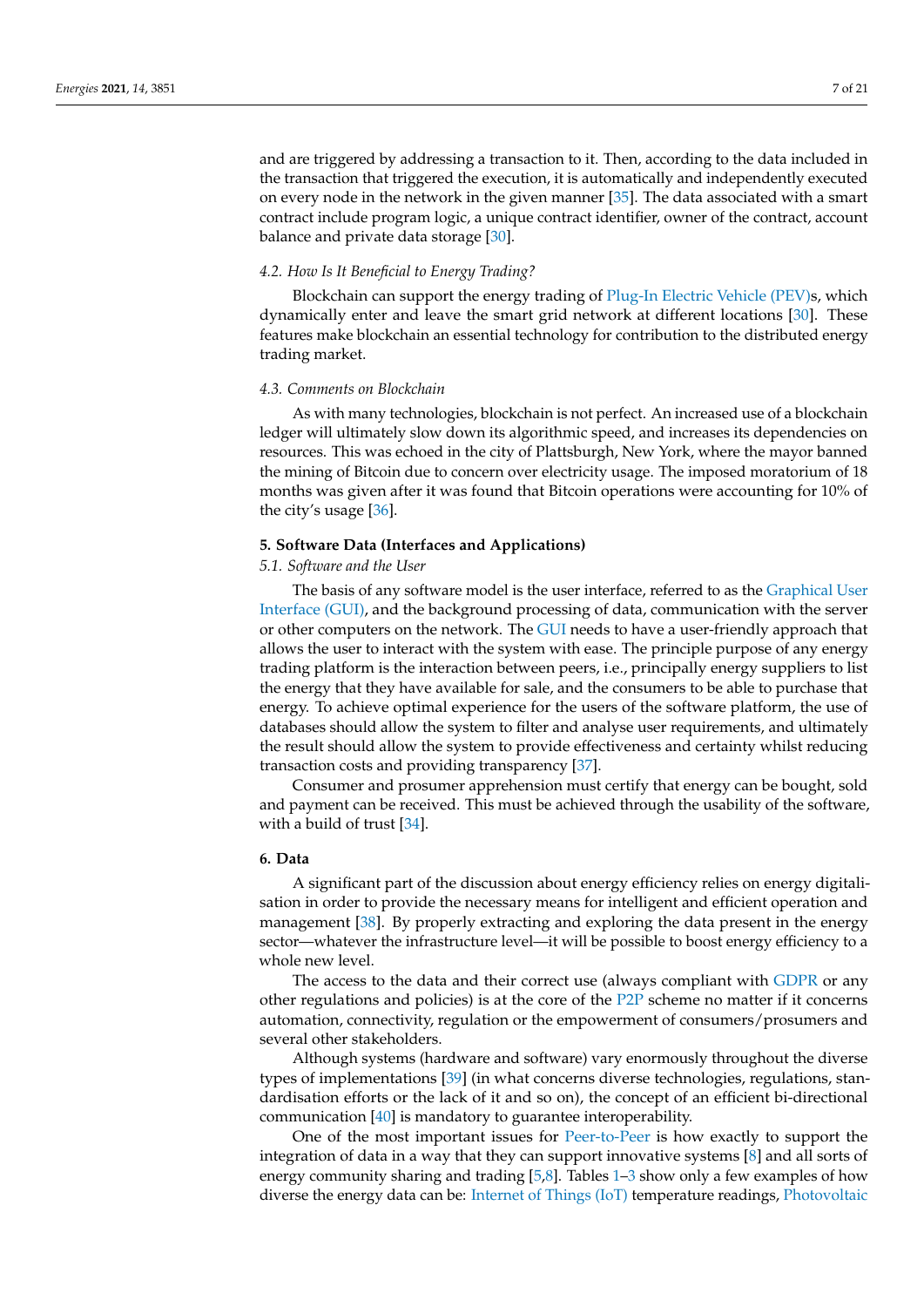[\(PV\)](#page-0-0) readings and data for a district heating system substation operation (natural gas as primary fuel).

Standardisation of such diverse energy systems and technologies is in it initial stages if at all; therefore, the process of integration of these data sources in a coherent and usable way must be addressed properly. To tackle this challenge, the development of an ontologybased standardisation initiative can be a important action to foment data integration and, on a higher level, contribute to new regulations and policies.

## *6.1. Ontology*

The devices participating in a [P2P](#page-0-0) implementation need to share a common structure of data communication to allow users (consumers and/or prosumers, regulators, etc.) and systems to share valuable information that will support operation, performance, trade, pricing and so on. A prosumer is an individual, association or even a company that both consumes and produces energy (especially when the generation surplus can be trade in a [P2P](#page-0-0) scheme).

An ontology can be a powerful tool [\[39](#page-19-8)[,41\]](#page-19-10) to deal with these challenges. The work of [\[42\]](#page-19-11) suggests an ontology framework (Figure [1\)](#page-7-0) to analyse and develop a standardisation effort of distinct components found in a [P2P](#page-0-0) system, defining key concepts to interconnect systems by suggesting a neutral language to integrate such components. An example of the application of this ontology can be seen in the use case detailed in the following subsection.

<span id="page-7-0"></span>

**Figure 1.** An ontology-based data integration and standardisation scheme to tackle diverse data sources and formats [\[42\]](#page-19-11).

## *6.2. Use Case*

The aforementioned ontology is part of the [Cooperative ENergy Trading System](#page-0-0) [\(CENTS\)](#page-0-0) project—a project coordinated by the [International Energy Research Centre \(IERC\)](#page-0-0) and in partnership with industry experts, such as mSemicon [\[43\]](#page-19-12), Community Power [\[44\]](#page-19-13) and the research centres of [University College Cork \(UCC\)](#page-0-0) [\[45\]](#page-19-14), [National University of](#page-0-0) [Ireland Galway \(NUIG\)](#page-0-0) [\[46\]](#page-19-15) and [Technological University Dublin \(TUD\)](#page-0-0) [\[47\]](#page-19-16).

[CENTS](#page-0-0) is a platform for the electricity sector to connect users (consumers, producers and prosumers) and communities, which are empowered with the infrastructure to generate their own electricity, earn from the surplus electricity production and finally contribute to decarbonisation policies in their homes and communities.

The use of this ontology scheme backed the work of defining how the sensors and [IoT](#page-0-0) devices[—PV](#page-0-0) readings, energy storage (battery status), temperature and any other meters and sensors in general—could be integrated into the [CENTS](#page-0-0) platform. By doing so,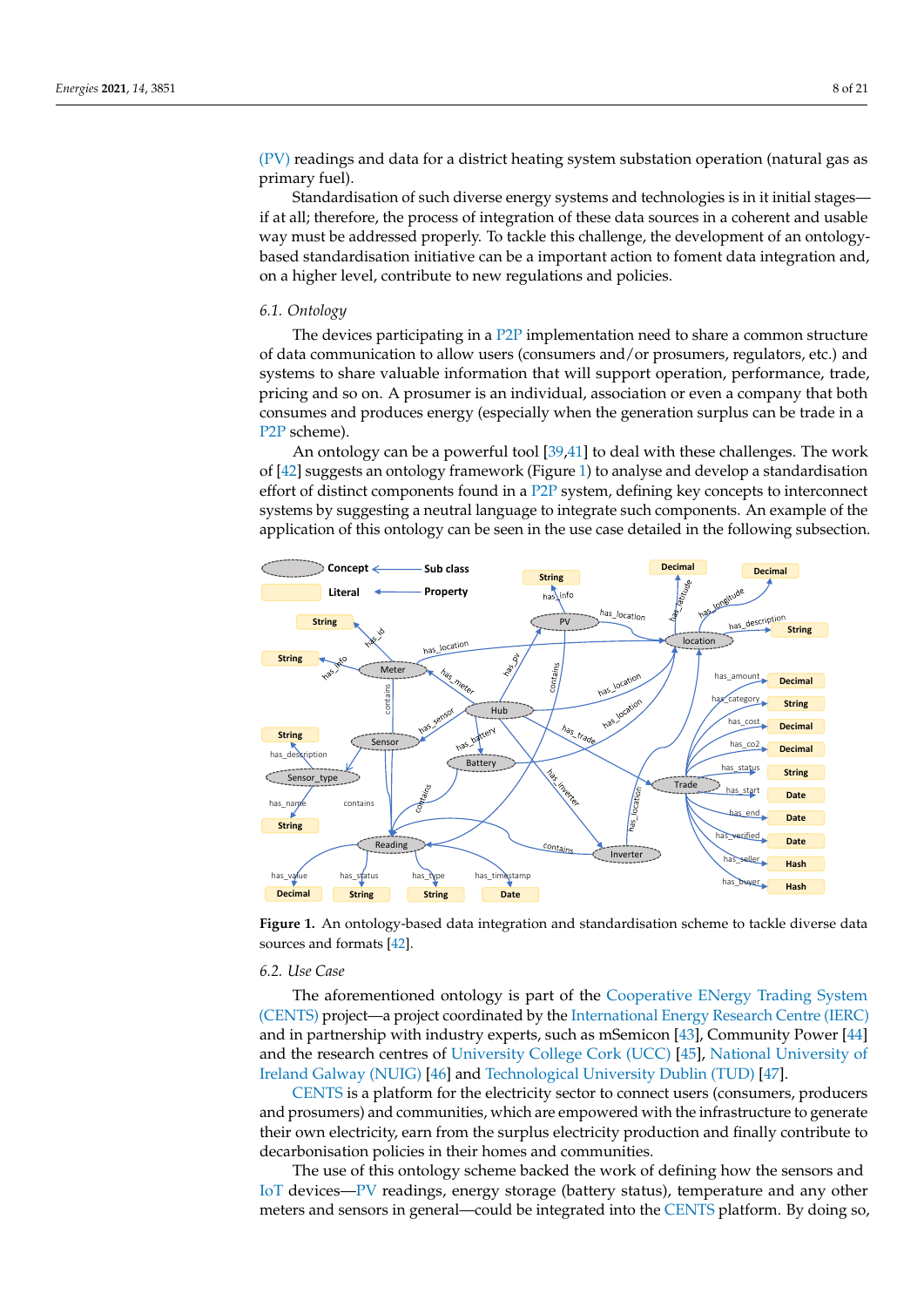the ontology makes important contribution to the development of data *"backbone"* that will be the base for the energy trading and user empowerment.

<span id="page-8-1"></span>**Table 1.** IoT temperature sample data [\[48\]](#page-19-17). Temperature readings on enterprise building room, both inside and outside, recorded at random intervals (one sample per second).

| ID<br><b>Unique Reading IDs</b> | Room ID<br>Location | Date<br>Date/Time     | Temp<br>Readings | $In/O$ ut<br>Inside or<br>Outside |
|---------------------------------|---------------------|-----------------------|------------------|-----------------------------------|
| export.temp_log_196134_bd201015 | Room Admin          | 8 December 2018 09:30 | 29               | In.                               |
| export.temp_log_196131_7bca51bc | Room Admin          | 8 December 2018 09:30 | 29               | In                                |
| export.temp_log_196127_522915e3 | Room Admin          | 8 December 2018 09:29 | 41               | Out                               |
| export.temp_log_196128_be0919cf | Room Admin          | 8 December 2018 09:29 | 41               | Out                               |

**Table 2.** National Renewable Energy Laboratory, Department of Energy's Open Energy Data Initiative (OEDI) [\[49\]](#page-19-18). The dataset consists of 1 million solar cell systems along with 78 columns of information on each system.

| Provider                                  | Date                  | <b>Size</b><br>DC | Zip Code | <b>Utility</b>              | Manufacturer                             | Efficiency  | Loading Rt  |
|-------------------------------------------|-----------------------|-------------------|----------|-----------------------------|------------------------------------------|-------------|-------------|
| Arkansas<br><b>State Energy</b><br>Office | 29 April<br>2010      | 2.016             | 71953    | <b>SWEPCO</b>               | Sharp (Osaka,<br>Japan)                  | 0.142430578 | 1.178947368 |
| CA CPUC                                   | 6 December<br>2019    | 8.88              | 95762    | Pacific Gas<br>and Electric | LG Electronics<br>Inc. (Seoul,<br>Korea) | 0.221122586 | 1.113661945 |
| CA CPUC                                   | 7<br>November<br>2018 | 6.7               | 95409    | Pacific Gas<br>and Electric | LG Electronics<br>Inc.                   | 0.203189899 | 1.108170691 |

<span id="page-8-2"></span>**Table 3.** Historical data for District Heating System substation operation for three seasons [\[50\]](#page-19-19). The dataset includes: Outside air temperature (C, tsp), water temperature in the secondary supply line (C, tns), water temperature in the secondary return line (C, tps), water temperature in the primary supply line (C, tns), water temperature in the primary return line (C, tps) and heat energy transmitted (Kw, qizm).

| Date                 | tsp | tsr | tns | tps | tnp  | tpp  | e      | dt | qizm |
|----------------------|-----|-----|-----|-----|------|------|--------|----|------|
| 2 October 2017 9:00  | 5   | 47  | 46  | 42  | 84.5 | 43.1 | 67.499 | 4  | 179  |
| 2 October 2017 10:00 | 5   | 47  | 48  | 41  | 81   | 43.2 | 67.678 | 7  | 167  |
| 2 October 2017 11:00 | 5   | 47  | 46  | 41  | 77.5 | 43.1 | 67.845 | 5  | 185  |
| 2 October 2017 12:00 | 5   | 47  | 46  | 41  | 75.2 | 43   | 68.03  | 5  | 181  |
| 2 October 2017 13:00 | 6   | 46  | 50  | 41  | 80.5 | 44.1 | 68.211 | 9  |      |
| 2 October 2017 15:00 | 6   | 46  | 46  | 41  | 79.5 | 42.2 | 68.564 | 5  | 179  |
| 2 October 2017 16:00 | 5   | 47  | 48  | 41  | 81.3 | 44   | 68.743 | 7  | 176  |
| 2 October 2017 17:00 | 5   | 47  | 47  | 41  | 83.8 | 42.7 | 68.919 | 6  | 196  |
| 2 October 2017 18:00 | 4   | 48  | 48  | 43  | 83.2 | 43.5 | 69.115 | 5  | 176  |
| 2 October 2017 19:00 | 4   | 48  | 48  | 42  | 82.8 | 43.1 | 69.291 | 6  | 185  |
| 2 October 2017 20:00 | 4   | 48  | 48  | 43  | 81.8 | 43.5 | 69.476 | 5  | 136  |

### <span id="page-8-0"></span>**7. P2P**

Peer-to-peer systems in networking terms can be defined as a collection of links that connect the underlying nodes at the application layer and can be defined as a single-overlay or multi-overlay system, and these can be broken down into further subcategories [\[51\]](#page-19-20).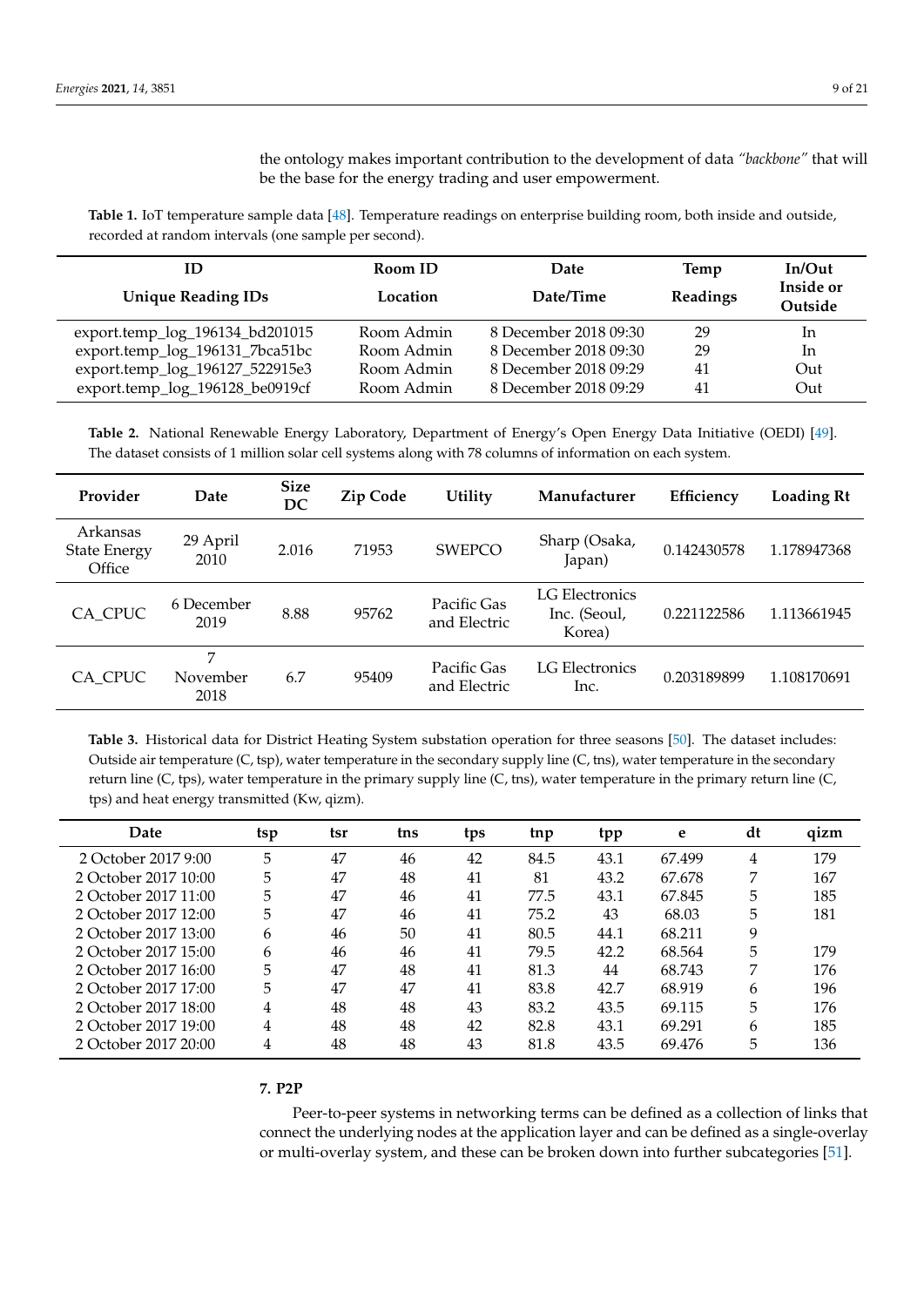## *P2P in Energy Trading*

The first use of the peer-to-peer trade in the energy space occurred in 2016, when the New York microgrid allowed a resident to trade with a neighbour [\[52\]](#page-19-21). As the use of renewable energy grows and the distributed network develops, it is believed that peer-topeer energy trading will also develop allowing for the monitoring of not only the power network, but the use consumption as well [\[30\]](#page-18-24).

Advantages: presently, the main production of power is through centralised systems that can be subject to down time due to varying reasons. A decentralised model allows for consumers to have a greater reliability of source due to their local occurrence nearer to a prosumer [\[53\]](#page-19-22). In areas where electricity supply could be intermittent, or experience blackout to weather issues, the decentralised model could be a solution to aid the continual supply of energy. Projects such as SOLShare [\[54\]](#page-19-23) have created a [P2P](#page-0-0) system for off-the-grid areas in Bangladesh and India [\[55\]](#page-19-24). Bangladesh may be the global leader in solar installations, but for many families, without solar installations, reliance on neighbours is the only availability of energy [\[56\]](#page-19-25). The ability to purchase electricity from other community members allows for all houses to be electrified and eliminate energy poverty in these areas. [P2P](#page-0-0) has also been seen as a solution to blackouts caused by catastrophic weather events in the USA.

Disadvantages: [P2P](#page-0-0) can also cause an unfairness problem between participating users. It may also lead to less oversight of data being handled, which may impact data privacy and may cause a [GDPR](#page-0-0) breach.

## <span id="page-9-0"></span>**8. Examination of Existing Projects**

The following is a subset of the entire list of projects that were reviewed during this research, the full list is contained within the appendix. The authors reviewed over 150 projects and trials and reduced this to the following for further, more detailed analysis.

The authors have extensive experience in [P2P,](#page-0-0) [CSC](#page-0-0) and [TE,](#page-0-0) having been involved in several past and current energy projects funded nationally and the [EU,](#page-0-0) as part of these projects, we would have carried out state-of-the-art analysis on several projects, including those in Table [4](#page-9-1) and in Appendix [A.](#page-13-0) The focus of this paper was to help identify the hardware, software and data ontologies used in these projects, which will help guide future research on recommended set-ups for the various archetypes that exist.

## *8.1. Selection of Established and New Worldwide Projects*

Piclo [\[57\]](#page-19-26): Introduced in 2015 in the UK, Piclo was the first online [P2P](#page-0-0) electricity trading platform. It is the UK's leading software program for democratisation and decentralised electricity market [\[31\]](#page-19-0). It was a collaboration between "Open Utility", an innovative technological company, and "Good Energy", a renewable energy supplier, where consumers were enabled to purchase electricity directly from the producers of renewable energy [\[58\]](#page-19-27).

<span id="page-9-1"></span>

| Company/Project        | <b>Type</b>                                                                                              | Country/Area       |
|------------------------|----------------------------------------------------------------------------------------------------------|--------------------|
| HashCash [59]          | Using smart contracts to trade solar energy                                                              | Germany            |
| Omega Grid [60]        | Solar generation, with interest in EV charging                                                           | <b>USA</b>         |
| Pebbles [61]           | Optimising virtual power plants, with cloud based services<br>to develop a local P2P blockchain solution | Germany            |
| PETCON <sup>[62]</sup> | Hybrid vehicles in smart grids using P2P blockchain                                                      | <b>USA</b>         |
| <b>PICLO</b> [57]      | Britain's first peer-to-peer renewable energy trading<br>platform                                        | UK                 |
| Smile $[63]$           | Various energies                                                                                         | 3 European Islands |
| SolarShare [64]        | Singapore's first solar trading platform                                                                 | Singapore          |
| SolShare [54]          | Allowing rural communities to utilise solar through P2P                                                  | Bangledsesh        |

#### **Table 4.** P2P projects and companies.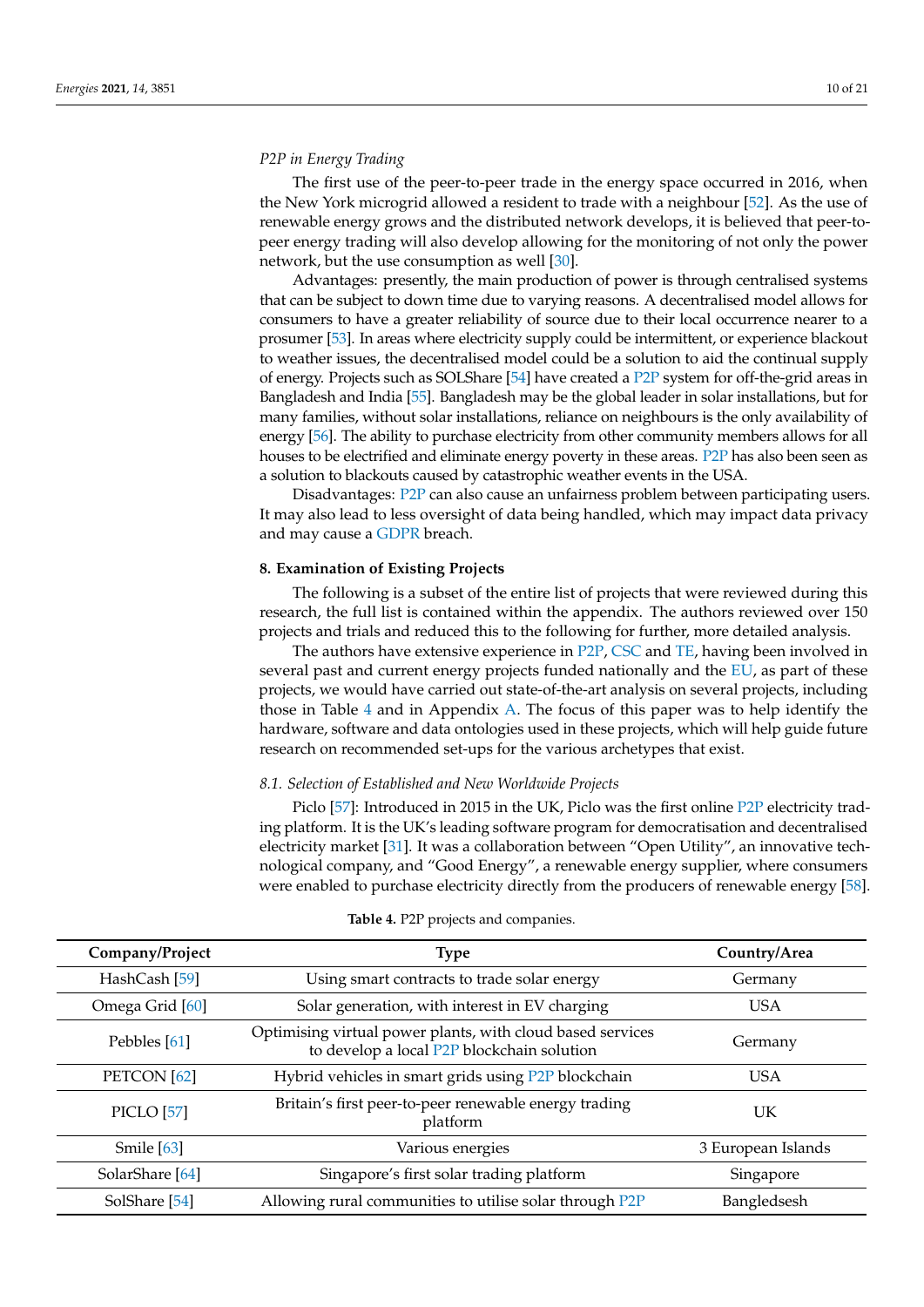| Company/Project        | Type                                                                | Country/Area                               |
|------------------------|---------------------------------------------------------------------|--------------------------------------------|
| SonnenCommunity $[65]$ | Subscription-based service, using solar and battery storage         | Germany, Austria,<br>Switzerland and Italy |
| TransActive Grid       | P2P community project, L03 pilot project, The Brooklyn<br>Microgrid | USA                                        |
| Vandebron [66]         | Sells renewable energy and also natural gas                         | <b>Netherlands</b>                         |

**Table 4.** *Cont.*

In the peer-to-peer energy match trading system, smart meter data, producer/generator pricing and information about consumer preferences were used to match demand and supply of electricity energy half hour [\[31\]](#page-19-0). This method enabled registered consumers to choose the producers/generators that they wanted to purchase from. The matching of consumer and producer involves factors such as preferences, prioritised producers/generators, location, cost and ownership as well as various data visualisation and analytics [\[58\]](#page-19-27). Good Energy plays an important role in Piclo to maintain a balance in the marketplace by providing essential information such as contracts, billing and smart meter data [\[58\]](#page-19-27).

Vandebron [\[66\]](#page-20-3): Developed in the Netherlands, Vandebron is an online energy platform that allows energy consumers and prosumers to purchase electricity directly from independent producers [\[58\]](#page-19-27). The platform brings together supply and demand for ethical energy sources and links the producers of sustainable energy to households. The energy marketplace provides consumers with a selection of energy producers such as solar, wind and bio-energy.

Elecbay [\[67\]](#page-20-4): This platform, designed by Cardiff University (UK), allows users to forecast their own energy generation vs. consumption, and creating schedules for the purchase and selling of electricity. It is believed that is it one of the first platforms for LV distribution networks energy trading, where trading occurs between consumers, prosumers and energy suppliers [\[68\]](#page-20-5). In the case of a seller unable to generate the promised scheduled trade value, a penalty will be set, and the seller will have to fulfil their contract by purchasing power from another seller.

Smile [\[63\]](#page-20-0): Smile is a project that has been demonstrated on three pilot islands, with various methods of renewable generation. PowerShare was the platform that was developed, which was a mobile app that connects to the Energy Trading Management system, and allows users to monitor trade and consumption [\[34\]](#page-19-3).

Energy Web [\[69\]](#page-20-6): Launched in 2019, the Energy Web is a non-profit organisation focusing on building a core infrastructure with the use of open-source and decentralised technologies. A blockchain system supported by international companies, it has acquired 25 validators, over 17 countries, within its first year, and is working with these international companies to develop its tools and systems. It is solely developed as a platform provider, allowing for it to be a central point of an energy-sector community [\[70\]](#page-20-7).

## *8.2. Project Shortcomings and Regulation*

Yehola [\[71\]](#page-20-8) began as a project in 2012 to educate and encourage solar usage between communities. As the project developed, it became a solar sharing network with a subscription web-based platform marketplace that allowed non-solar-panel users to also buy green energy, but due to lack of finance and regulatory instability, Yehola ceased trading in 2015.

Regulatory capping on renewable fuels around the world differ between countries and regions, and also provides barriers to the generation and use of renewable energies.

In the USA, net metering caps, which differ from state to state, can limit the solar energy producers returns on selling excess energy to the grid, tax breaks or the number of installations the state will allow [\[72\]](#page-20-9). Such inhibitions are stalling the growth of the renewable energy market, especially that of solar, which can be easily installed for many users; however, some states, such as South Carolina, see the renewable energy market as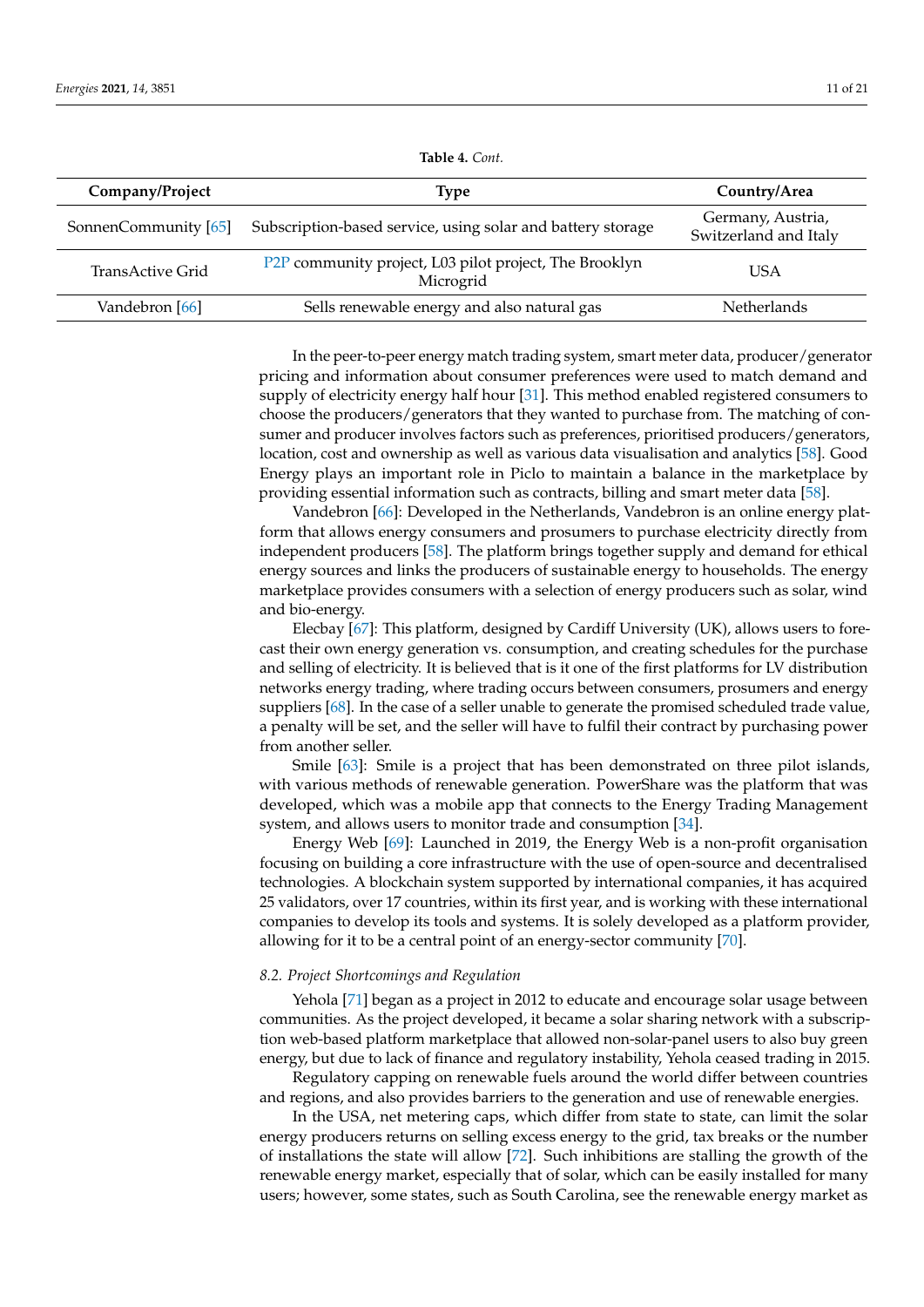a way to deliver resilient power. For many years, South Carolina has relied on fossil fuel generators to provide power through blackouts caused by extreme weather events, but as these events are on the rise with climate change, elected officials are looking toward other methods of providing backup power [\[73\]](#page-20-10). This resulted in the publication of the "Energy Freedom Act", which requires utilities to explore solar plus storage generation assets and lifted the 2% net metering cap [\[74\]](#page-20-11).

Germany, a country that is seen to be a forerunner in renewable energy generation, removed solar generation caps in 2020, and minimum distancing with regard to onshore wind turbines, after the country saw a drop in 2019 in wind energy generation, mainly due to regulatory issues [\[75\]](#page-20-12). It is hoped that this change, i.e., the shift of the political strategy, will assist Germany in meeting its 2030 30% renewable target.

In Japan, consumers can only purchase electricity from a retail power company, so to enable the development of renewable energy and blockchain, differing retail power companies have partnered with different projects to trial platforms. PowerLedger have partnered with electricity retailer eRex [\[76\]](#page-20-13), along with other partnerships with electricity retail partners including L03, Ricoh and the recent collaboration of Mitsubishi Electric and Tokyo Institute of Technology to develop a system that can commercialise at the earliest possible opportunity [\[77\]](#page-20-14).

#### <span id="page-11-0"></span>**9. Conclusions and Discussion**

As mentioned, Germany is a forerunner in renewable energy adoption in Europe, as such, it would not be surprising to say that Germany is also a forerunner in adopting blockchain. September 2019 saw a commitment to the use of blockchain across various industries. The adoption of the national blockchain plan has seen the development of regulatory measures crossing various aspects of the blockchain plan. In the energy space, a dedicated "Future Energy Lab" was developed and launched in August 2020, as a project by the German Energy Agency, to serve as a networking centre and a point of contact [\[78\]](#page-20-15).

Hardware is a critical part of any P2P/TE/CSC project, enabling the transmission of data and the control of necessary equipment. The basic hardware elements of P2P projects are consistent across most of the P2P/TE/CSC projects analysed, although the setup and design parameters of the different hardware components vary significantly. The meters and sensors needed for the projects to function can be positioned and set up in a multitude of configurations and to provide varying amounts of data. Similarly, types of controllers and actuators in the system can vary between rule-based to [Artificial Intelligence \(AI\)-](#page-0-0)based, which rely on ever increasing amounts of data.

Differences in sensor hardware precision and/or accuracy, while monitoring similar phenomena, must be addressed properly. The sensors can duplicate each other or just have partial overlap (competitive measurements), or be combined to create a more accurate observation of a phenomenon (cooperative measurements). Nevertheless, to achieve these results, the sensor outputs must be integrated, and eventually rectify and/or recombine the data if they disagree. Usually, the integration of sensor data is achieved by algorithms with different levels of complexity to compile coherent results. Additionally, the algorithm must be able to manage vast amount of data in order to condense the data into useful and manageable results.

Software for any P2P/TE/CSC project can be classified as critical, as it is the enabler for the system to allow the users/actors throughout the system to interact with it and allows for the analysis of metrics, forecasting as well as many other aspects. This software interface can take many constructs and be developed in many different ways, such as through a mobile or web application, or simply as an interaction-enabled interface on a smart meter or device. As with any system, the software is based on the system design, moulded with the user's requirements and can be seen as only relative to that project or solution. Thus, even though we have discussed various projects in this review, the software developed for each project can be defined as only relevant to the project that it belongs to;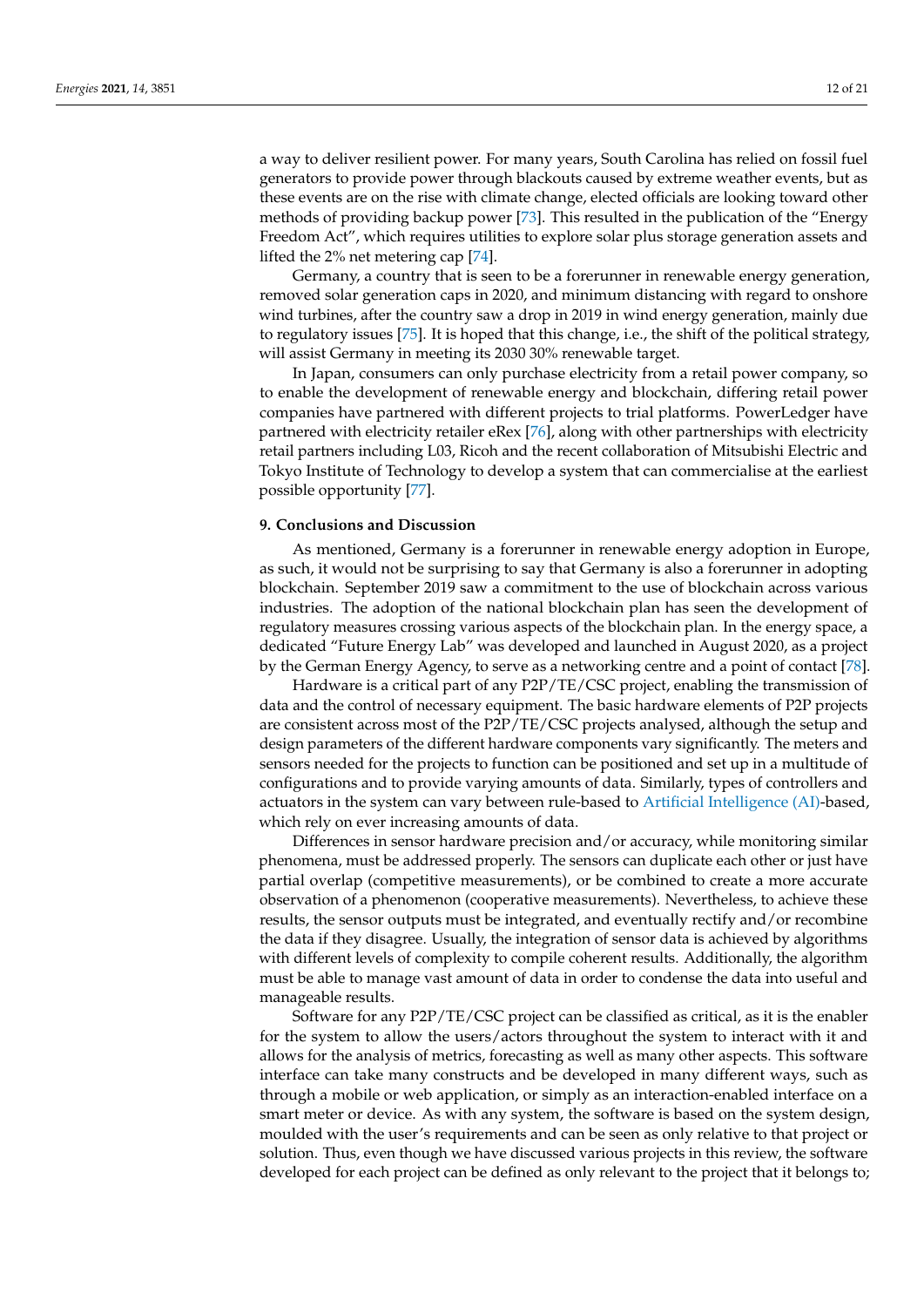therefore, little foresight is given into software solutions for the varying projects, with more emphasis given toward the physical network or project motivation.

Data are a valuable part of any system as they allow the establishment of baselines, benchmarks, facts and statistics. In a P2P/TE/CSC model, data are often gathered through various sources including hardware (such as smart meters, actuators and sensors) and via software tools. Large volumes of data are being collected continuously from these hardware and software systems. Data are widely available in many formats, however, these data are found to be largely unstructured, which is a challenge we face in decentralised models.

There are many opportunities that exist for standardisation in P2P/TE/CSC. By focusing on archetypes as the root of these models, branching out to identify recommended hardware, software and data ontologies for these archetypes will prove beneficial to future trials and implementation of the models.

As stated in the introduction, this paper has outlined the breadth and depth of the hardware, software and data-related issues of current research and practice in decentralised energy generation and use models, so as to help signpost and navigate the wide and varied aspects of this domain. In terms of further outlook, this work will continue to focus on helping the [P2P,](#page-0-0) [TE](#page-0-0) and [CSC](#page-0-0) research and practitioners to, on the one hand, better appreciate the complexities and interactions across the hardware, software and data aspects discussed above, and, on the other hand, to practically replicate successful solutions for businesses. To this end, we plan to undertake a number of case studies of cutting edge [P2P,](#page-0-0) [TE](#page-0-0) and [CSC](#page-0-0) research and practice pilots and projects. Each case study will present the specific hardware, software and data solutions, along with the relevant context for their successful operation and adoption as well as the related research and practice challenges. Through this work we aim to both foster further research on practice-driven challenges and facilitate example-based practical adoption of these energy generation and use models.

**Author Contributions:** Conceptualization, B.O. and F.S.; methodology, B.O.; validation, B.O., B.H., V.H., R.C. and P.L.; investigation, B.O., F.S., E.O., F.T., K.M. and R.C.; resources, B.O. and F.S.; writing original draft preparation, B.O., F.S., E.O., F.T. and K.M.; writing—review and editing, B.O., F.S., E.O., F.T., K.M., B.H., V.H., R.C. and P.L.; visualization, F.S.; supervision, B.O. and F.S.; project administration, B.O. and F.S.; funding acquisition, B.O. All authors have read and agreed to the published version of the manuscript.

**Funding:** This research was generously funded by the Irish Government, specifically the Department of the Environment, Climate and Communications.

**Institutional Review Board Statement:** Not applicable.

**Informed Consent Statement:** Not applicable.

**Data Availability Statement:** Not applicable.

**Acknowledgments:** This publication acknowledges the support and the work of the Global Ob-servatory on [Peer-to-Peer](#page-0-0) [\(P2P\)](#page-0-0), [Community Self-Consumption](#page-0-0) [\(CSC\)](#page-0-0) and [Transactive Energy](#page-0-0) [\(TE\)](#page-0-0) Models (GO-P2P).

**Conflicts of Interest:** The authors of this paper are currently involved in the Cooperative Energy Trading System (CENTS) project and have NO agreements with study sponsors, both for-profit and non-profit, that interfere with authors' access to all of the study's data or that interfere with their ability to analyse and interpret the data and to prepare and publish manuscripts independently when and where they choose. Proper acknowledgement of support and funding is clearly stated in Section [9](#page-11-0) (Acknowledgements) and the authors also declare NO conflict of interests that could inappropriately influence or bias the work presented in this paper.

## **Abbreviations**

The following abbreviations are used in this manuscript:

- AC Alternating Current
- AI Artificial Intelligence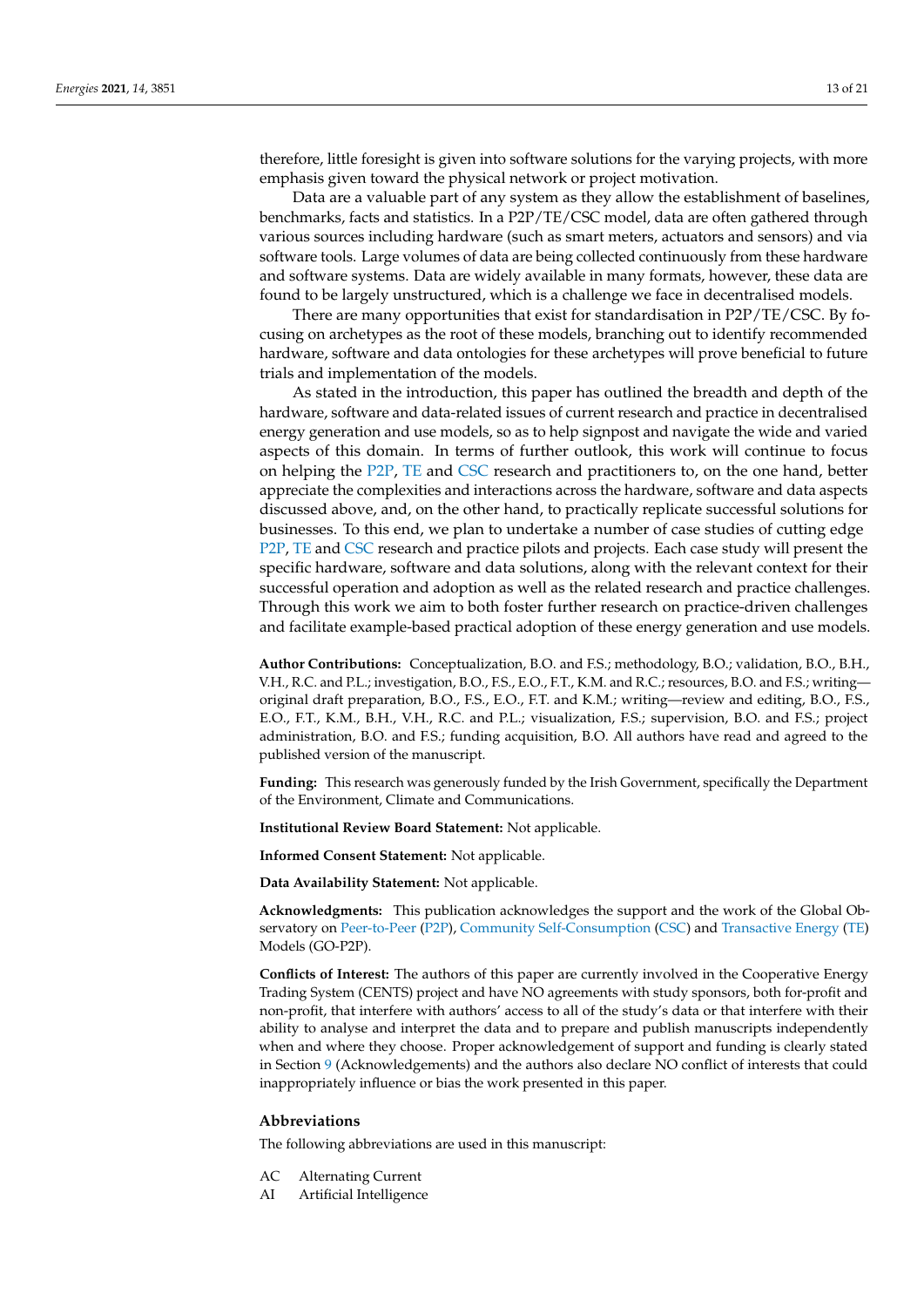| <b>CENTS</b> | Cooperative ENergy Trading System                 |
|--------------|---------------------------------------------------|
| CSC          | Community Self-Consumption                        |
| EU           | European Union                                    |
| <b>GDPR</b>  | General Data Protection Regulation                |
| GUIv         | Graphical User Interface                          |
| HEMS         | Home Energy Management System                     |
| <b>IEEE</b>  | Institute for Electrical and Electronic Engineers |
| <b>IERC</b>  | <b>International Energy Research Centre</b>       |
| ЮT           | Internet of Things                                |
| MU           | Merging Unit                                      |
| NUIG         | National University of Ireland Galway             |
| P2P          | Peer-to-Peer                                      |
| PEV          | Plug-In Electric Vehicle                          |
| PMU          | <b>Phasor Measure Unit</b>                        |
| PV           | Photovoltaic                                      |
| <b>ROCOF</b> | Rate of Change of Frequency                       |
| TE           | Transactive Energy                                |
| TUD          | Technological University Dublin                   |
| <b>UCC</b>   | <b>University College Cork</b>                    |
| UTC          | Coordinated Universal Time                        |
| WSAN         | Wireless Sensor and Actuator Network              |

# <span id="page-13-0"></span>**Appendix A**

**Table A1.** P2P, TE and CSC projects and trials.

| <b>Project Name</b>                                           | Website                                                                                                          |
|---------------------------------------------------------------|------------------------------------------------------------------------------------------------------------------|
| 4New Cryptocurrencies                                         | https://www.facebook.com/4newcoin/ (accessed on 30 April<br>2021)                                                |
| Alliander (Alva)                                              | https://2019.jaarverslag.alliander.com/ (accessed on 30 April<br>2021)                                           |
|                                                               | http://blockchain.alliander.com/map (accessed on 30 April<br>2021)                                               |
| Alliander & Spectral Energy (Jouliette at De Ceuvel)          | https://spectral.energy/projects/ (accessed on 30 April 2021)                                                    |
| ampcontrol-Alliander (Charge Ledger)                          | https://www.ampcontrol.io/ (accessed on 30 April 2021)                                                           |
| Assetron Energy Cryptocurrencies                              | https://twitter.com/ASTRNENERGY (accessed on 30 April<br>https://astrn.com/ (accessed on 30 April 2021)<br>2021) |
| Bankymoon Metering                                            |                                                                                                                  |
| <b>BAS Nederland Metering</b>                                 |                                                                                                                  |
| <b>BCDC</b> (Blockchain Development Company) Cryptocurrencies |                                                                                                                  |
| <b>BCPG Group Decentralised</b>                               |                                                                                                                  |
| Bettergy                                                      | https://www.bettergy.es/tecnologia/lineas-de-investigacion/<br>(accessed on 30 April 2021)                       |
| <b>BEYOUND</b>                                                | https://beyond-project.eu (accessed on 30 April 2021)                                                            |
| <b>Bittwatt Decentralised</b>                                 |                                                                                                                  |
| BLOC (EnergyBlock & Community Power)                          |                                                                                                                  |
| <b>Blockchain Energy</b>                                      | https://blockchainenergyinc.com (accessed on 30 April 2021)                                                      |
| <b>Blockchain Futures Lab</b>                                 |                                                                                                                  |
| Blockchain Research Lab                                       |                                                                                                                  |
| BlockLab                                                      |                                                                                                                  |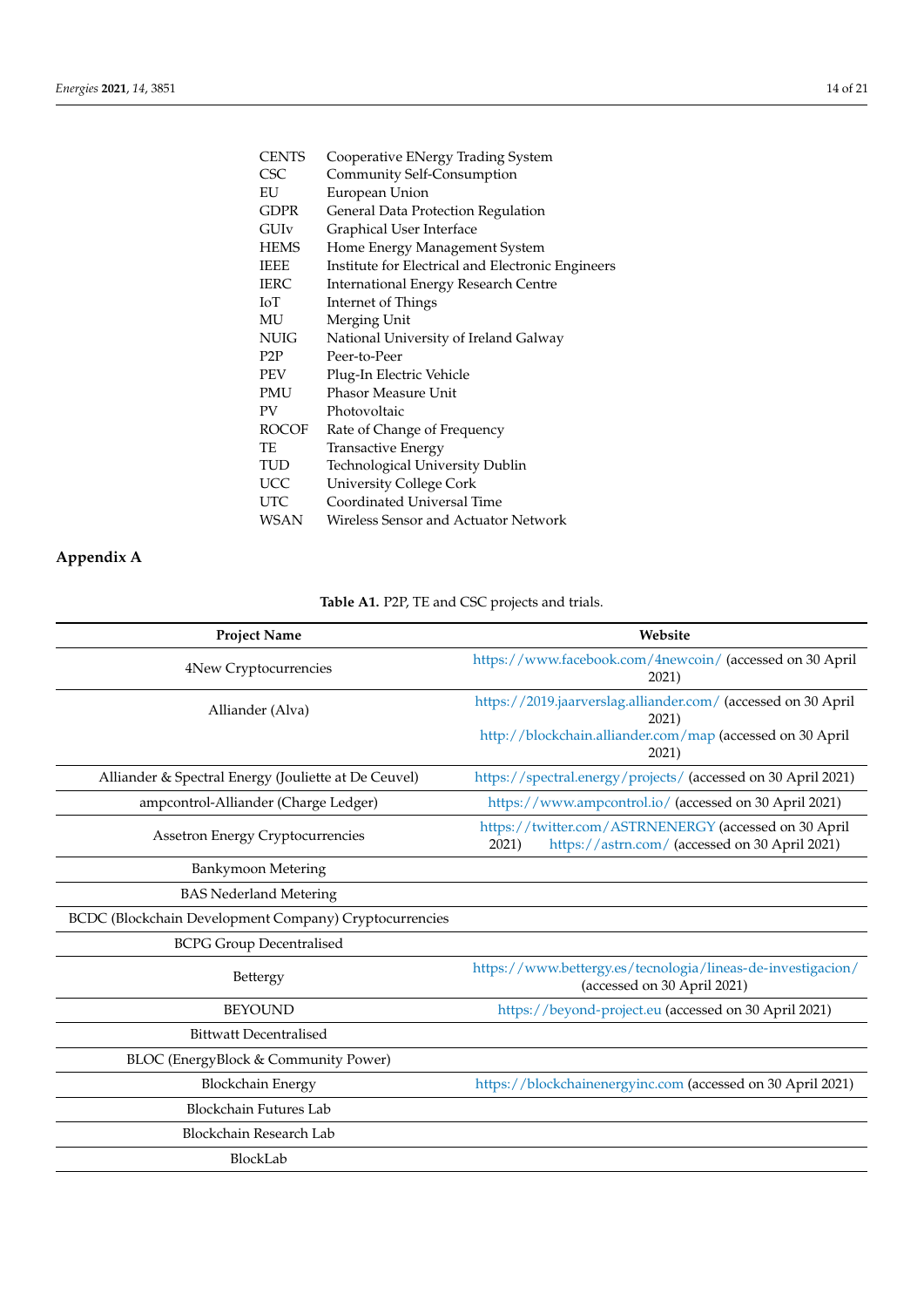| <b>Project Name</b>                                                           | Website                                                                             |
|-------------------------------------------------------------------------------|-------------------------------------------------------------------------------------|
| Bouygues Immobilier & Stratumn                                                |                                                                                     |
| Brookyln Microgrid                                                            |                                                                                     |
| <b>BTL</b>                                                                    |                                                                                     |
| Car eWallet                                                                   |                                                                                     |
| CarbonX                                                                       |                                                                                     |
| Centrica                                                                      |                                                                                     |
| <b>CENTS</b>                                                                  | http://centsproject.ie (accessed on 30 April 2021)                                  |
| CGI & Eneco                                                                   |                                                                                     |
| Clearwatts                                                                    |                                                                                     |
| Community First! Village                                                      | https://mlf.org/community-first/ (accessed on 30 April 2021)                        |
| Conjoule                                                                      |                                                                                     |
| CoSol                                                                         |                                                                                     |
| <b>DAISEE</b>                                                                 |                                                                                     |
| Dajie                                                                         |                                                                                     |
| DAO IPCI (MITO)                                                               |                                                                                     |
| Department of Energy, US IoT, smart devices, automation &<br>asset management |                                                                                     |
| Department of Energy, US Metering, billing & security                         |                                                                                     |
| Divvi                                                                         |                                                                                     |
| Dooak                                                                         |                                                                                     |
| Drift                                                                         |                                                                                     |
| Drift                                                                         | https://www.joindrift.com/ (accessed on 30 April 2021)                              |
| EcoCoin                                                                       |                                                                                     |
| ElectriCChain (SolarCoin)                                                     |                                                                                     |
| Electrify.Asia                                                                | https://www.electrify.asia/marketplace/ (accessed on 30 April<br>2021)              |
| Electron                                                                      | https://electron.net/ (accessed on 30 April 2021)                                   |
| Electron Grid management                                                      |                                                                                     |
| <b>Electron Metering</b>                                                      |                                                                                     |
| <b>Elegant Metering</b>                                                       |                                                                                     |
| eMotorwerks                                                                   |                                                                                     |
| Empower                                                                       | http://empowerh2020.eu/the-project/ (accessed on 30 April<br>2021)                  |
| Endesa Energia                                                                |                                                                                     |
| Enerchain                                                                     | https://www.ponton.de/enerchain-1-0-is-live/ (accessed on 30<br>April 2021)         |
|                                                                               | https://www.ponton.de/enerchain-p2p-trading-project/<br>(accessed on 30 April 2021) |
| Enercity                                                                      |                                                                                     |
| Eneres                                                                        |                                                                                     |
| Energi Mine                                                                   |                                                                                     |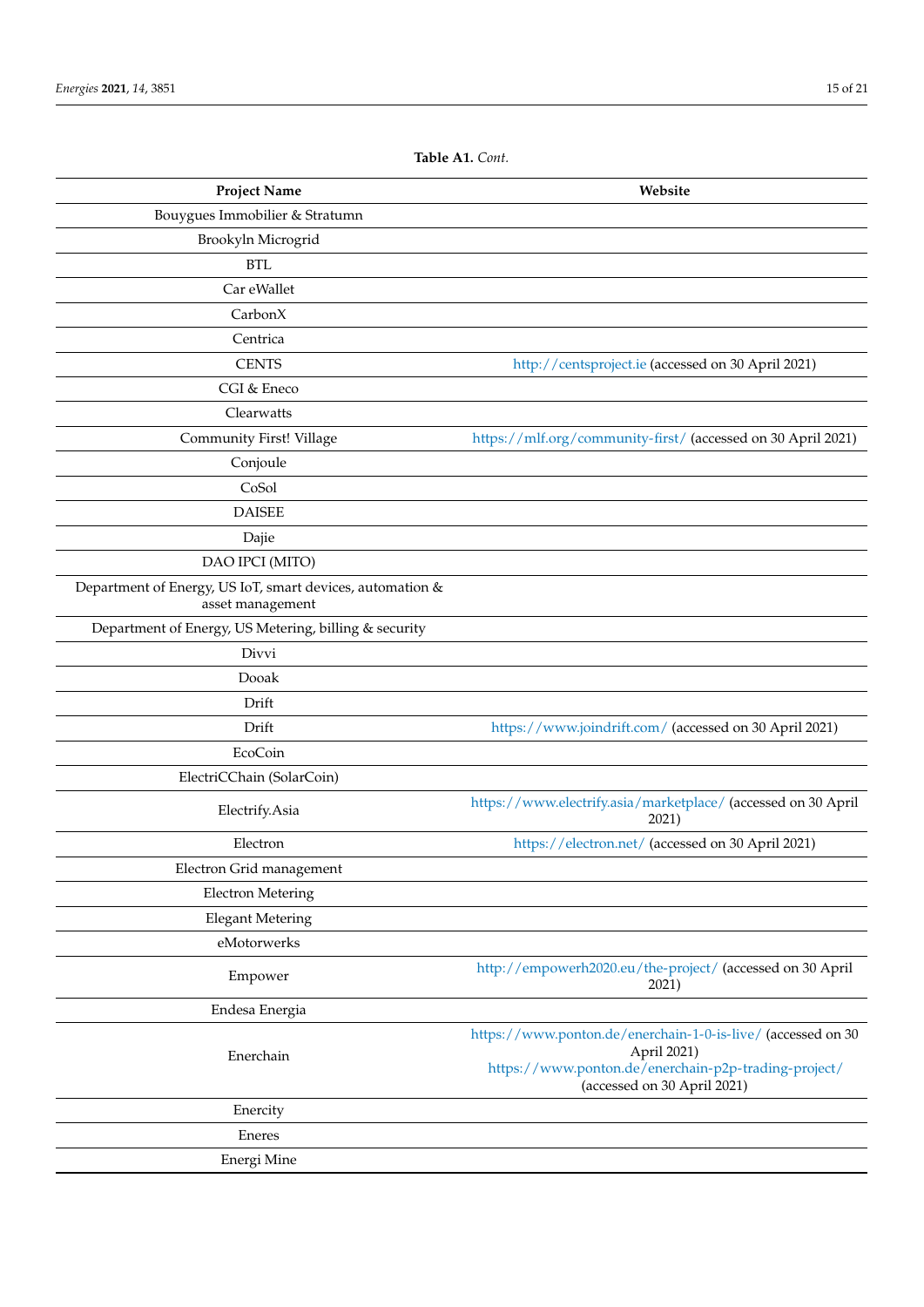| <b>Project Name</b>                          | Website                                                                                                                                                                             |
|----------------------------------------------|-------------------------------------------------------------------------------------------------------------------------------------------------------------------------------------|
| Energo Labs                                  |                                                                                                                                                                                     |
| Energo Labs                                  |                                                                                                                                                                                     |
| <b>Energy Bazaar</b>                         |                                                                                                                                                                                     |
| <b>Energy Collective</b>                     |                                                                                                                                                                                     |
| <b>Energy Web Foundation</b>                 |                                                                                                                                                                                     |
| Energy-Blockchain Lab & IBM                  |                                                                                                                                                                                     |
| Energy21 & Stedin                            |                                                                                                                                                                                     |
| EnerPort                                     |                                                                                                                                                                                     |
| Enervalis (NRGCoin)                          |                                                                                                                                                                                     |
| Engie                                        |                                                                                                                                                                                     |
| EnLedger                                     |                                                                                                                                                                                     |
| Envion                                       |                                                                                                                                                                                     |
| EU Blockchain Observatory                    |                                                                                                                                                                                     |
| Eurelectric (Blockchain Discussion Platform) |                                                                                                                                                                                     |
| EverGreenCoin                                |                                                                                                                                                                                     |
| Everty                                       |                                                                                                                                                                                     |
| <b>Evolve Power</b>                          |                                                                                                                                                                                     |
| Farad                                        |                                                                                                                                                                                     |
| Filament Grid management                     |                                                                                                                                                                                     |
| Filament IoT, smart devices                  |                                                                                                                                                                                     |
| Fortum                                       |                                                                                                                                                                                     |
| Freeelio (AdptEVE)                           |                                                                                                                                                                                     |
| Green Energy Wallet                          |                                                                                                                                                                                     |
| Green Running (Verv)                         |                                                                                                                                                                                     |
| Greeneum                                     |                                                                                                                                                                                     |
| Grid Singularity                             |                                                                                                                                                                                     |
| Grid+                                        | https://gridplus.io/ (accessed on 30 April 2021)                                                                                                                                    |
| Gridwiz                                      | https://www.gridwiz.com/en/solutions/e-mobility<br>(accessed on 30 April 2021)                                                                                                      |
| Grünstromjeton                               |                                                                                                                                                                                     |
| <b>Hive Power</b>                            |                                                                                                                                                                                     |
| HydroMiner                                   |                                                                                                                                                                                     |
| IBM & Linux Foundation (Hyperledger)         |                                                                                                                                                                                     |
| ImpactPPA                                    |                                                                                                                                                                                     |
| Innogy Motionwerk (Share & Charge)           |                                                                                                                                                                                     |
| Intrinsic ID & Guardtime                     |                                                                                                                                                                                     |
| Inuk                                         |                                                                                                                                                                                     |
| Kansai Electric                              | https://www.kepco.co.jp (accessed on 30 April 2021)<br>https://coingeek.com/kansai-electric-leads-study-blockchain-<br>use-distributed-electric-supply/ (accessed on 30 April 2021) |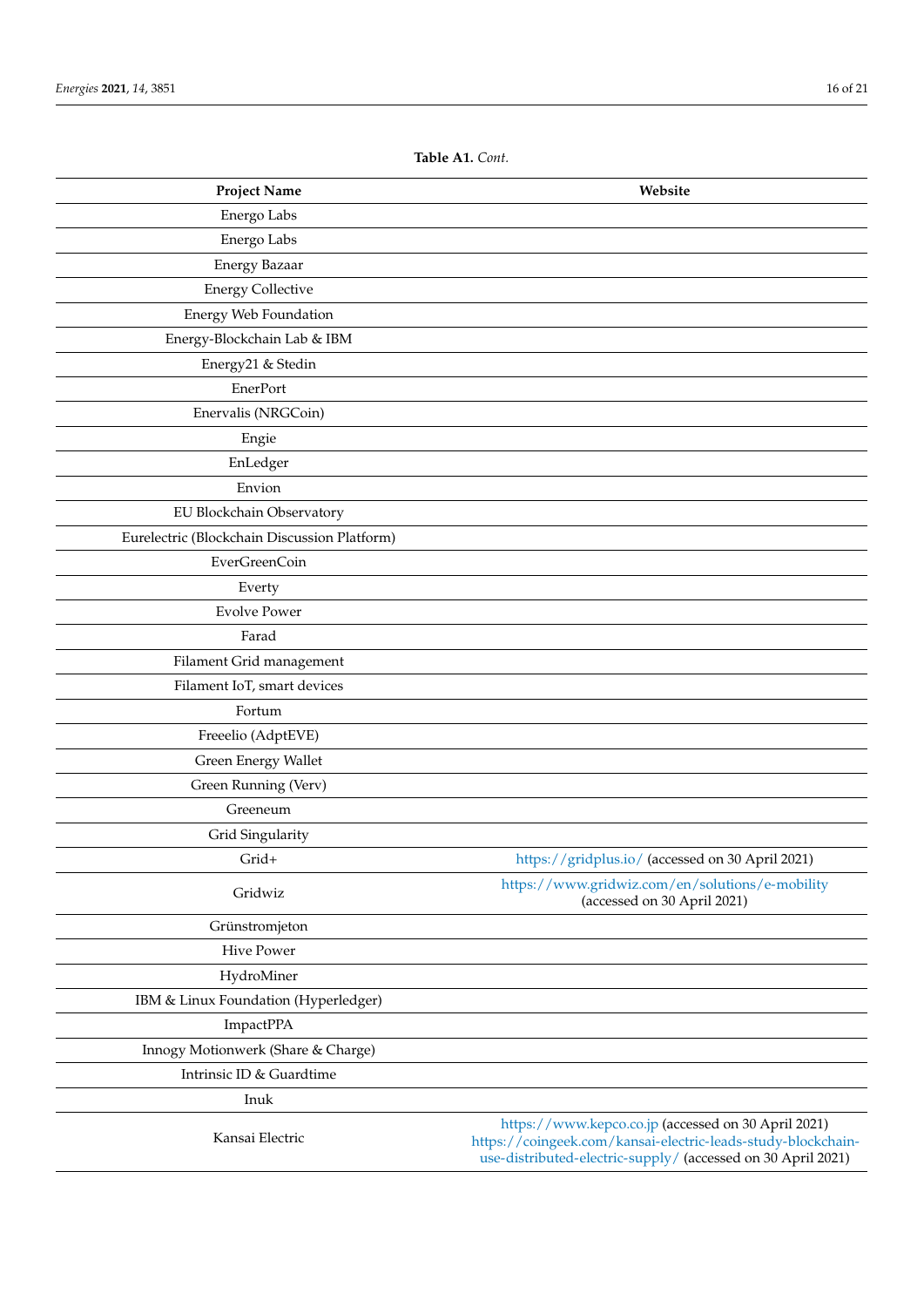| <b>Project Name</b>        | Website                                                                                                                            |
|----------------------------|------------------------------------------------------------------------------------------------------------------------------------|
| <b>KEPCO</b>               | https://www.zdnet.com/article/south-korea-to-trial-<br>blockchain-electricity-market-for-consumers/ (accessed on 30<br>April 2021) |
| Level10                    | https://leveltenenergy.com (accessed on 30 April 2021)                                                                             |
| Lichtblick Swarm Energy    | https://www.lichtblick.de/ (accessed on 30 April 2021)                                                                             |
| Lition                     | https://lition.de/ (accessed on 30 April 2021)                                                                                     |
| LO3Energy                  | https://lo3energy.com/ (accessed on 30 April 2021)                                                                                 |
| Local-e                    |                                                                                                                                    |
| Lumenaza                   |                                                                                                                                    |
| M-PAYG                     |                                                                                                                                    |
| Marubeni (Coincheck Denki) |                                                                                                                                    |
| ME SolShare                | https://me-solshare.com/ (accessed on 30 April 2021)                                                                               |
| <b>MiFIC</b>               |                                                                                                                                    |
| MyBit                      |                                                                                                                                    |
| Nasdaq New York Linq       |                                                                                                                                    |
| <b>NOBEL</b>               | https://bit.ly/3nTC3Lj (accessed on 30 April 2021)                                                                                 |
| NRGcoin                    | https://nrgcoin.org/ (accessed on 30 April 2021)                                                                                   |
| Oli                        |                                                                                                                                    |
| OMEGAGrid                  |                                                                                                                                    |
| OneUp                      |                                                                                                                                    |
| OurPower (CEDISON)         |                                                                                                                                    |
| Oursolargrid & ITP         |                                                                                                                                    |
| Oxygen Initiative          |                                                                                                                                    |
| P2P-SmartTest              | https://www.p2psmartest-h2020.eu/ (accessed on 30 April<br>2021)                                                                   |
| P2P3M                      | https://p2pconnecting.wordpress.com/ (accessed on 30 April<br>2021)                                                                |
| Peebles/Siemens            | https://pebbles-projekt.de/en/ (accessed on 30 April 2021)<br>https://sie.ag/3f1MEQe (accessed on 30 April 2021)                   |
| PeerEnergyCloud            | https://bit.ly/3vJB6bc (accessed on 30 April 2021)                                                                                 |
| PetroBloq                  |                                                                                                                                    |
| Piclo                      | https://piclo.energy/about#whitepaper (accessed on 30 April<br>2021)                                                               |
| Platinum Energy Recovery   |                                                                                                                                    |
| PONTON (EnerChain)         |                                                                                                                                    |
| Poseidon                   |                                                                                                                                    |
| Power Ledger               |                                                                                                                                    |
| Power-ID                   |                                                                                                                                    |
| <b>PROSUME</b>             |                                                                                                                                    |
| PRTI                       |                                                                                                                                    |
| Pylon Network              |                                                                                                                                    |

Restart Energy Slock.it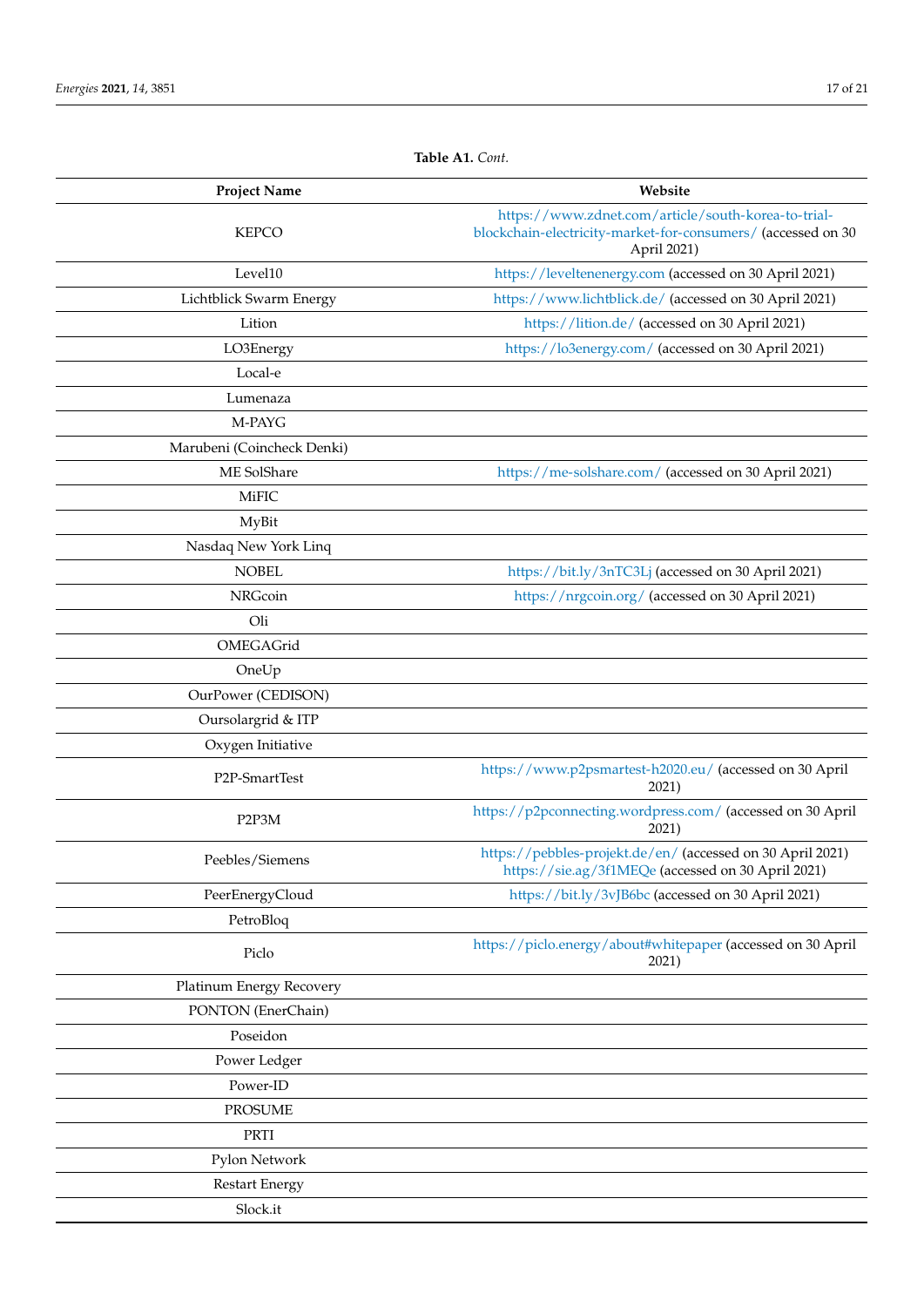| <b>Project Name</b>                                                                | Website                                                                                                                            |
|------------------------------------------------------------------------------------|------------------------------------------------------------------------------------------------------------------------------------|
| <b>Smart Watts</b>                                                                 | https://www.psi-energymarkets.de/en/company/research-<br>and-development/smart-watts/ (accessed on 30 April 2021)                  |
| Solar bankers                                                                      |                                                                                                                                    |
| SolarChange (SolarCoin)                                                            |                                                                                                                                    |
| SOLshare                                                                           |                                                                                                                                    |
| SonnenCommunity                                                                    | https://sonnengroup.com/sonnencommunity/ (accessed on 30<br>April 2021)                                                            |
| SP Energy Networks, SSEN, SP Distribution, SP Manweb & UK<br><b>Power Networks</b> |                                                                                                                                    |
| <b>Spectral Energy</b>                                                             |                                                                                                                                    |
| State Grid Corp of China                                                           | http://www.sgcc.com.cn/ (accessed on 30 April 2021)                                                                                |
| Street2Grid                                                                        | https://gtr.ukri.org/projects?ref=EP%2FS001778%2F1<br>(accessed on 30 April 2021)                                                  |
| StromDAO                                                                           |                                                                                                                                    |
| SunChain                                                                           |                                                                                                                                    |
| SunContract                                                                        |                                                                                                                                    |
| SwytchX                                                                            | https://swytch.io/ (accessed on 30 April 2021)                                                                                     |
| Tavrida Electric                                                                   |                                                                                                                                    |
| Tennet & Sonnen                                                                    |                                                                                                                                    |
| Tennet & Vandenbron                                                                |                                                                                                                                    |
| The Sun Exchange                                                                   |                                                                                                                                    |
| ToBlockChain                                                                       |                                                                                                                                    |
| toomuch.energy                                                                     |                                                                                                                                    |
| TransActive Grid                                                                   |                                                                                                                                    |
| VAKT & partners (including BP, Shell & Statoil)                                    |                                                                                                                                    |
| Vandebron                                                                          | https://vandebron.nl/ (accessed on 30 April 2021)                                                                                  |
| Vattenfall (Powerpeers)                                                            |                                                                                                                                    |
| Vector Energy (EcoChain)                                                           |                                                                                                                                    |
| Veridium Labs                                                                      |                                                                                                                                    |
| <b>Volts Markets</b>                                                               |                                                                                                                                    |
| Wanxiang                                                                           |                                                                                                                                    |
| WePower                                                                            |                                                                                                                                    |
| Wien Energie                                                                       |                                                                                                                                    |
| Wirepas                                                                            |                                                                                                                                    |
| Wuppertal Stadtwerke (Tal. Markt)                                                  |                                                                                                                                    |
| XinFin                                                                             |                                                                                                                                    |
| Yeloha Mosaic                                                                      | https://www.linkedin.com/pulse/lights-out-yeloha-why-we-<br>shut-down-solar-sharing-network-rosner/ (accessed on 30<br>April 2021) |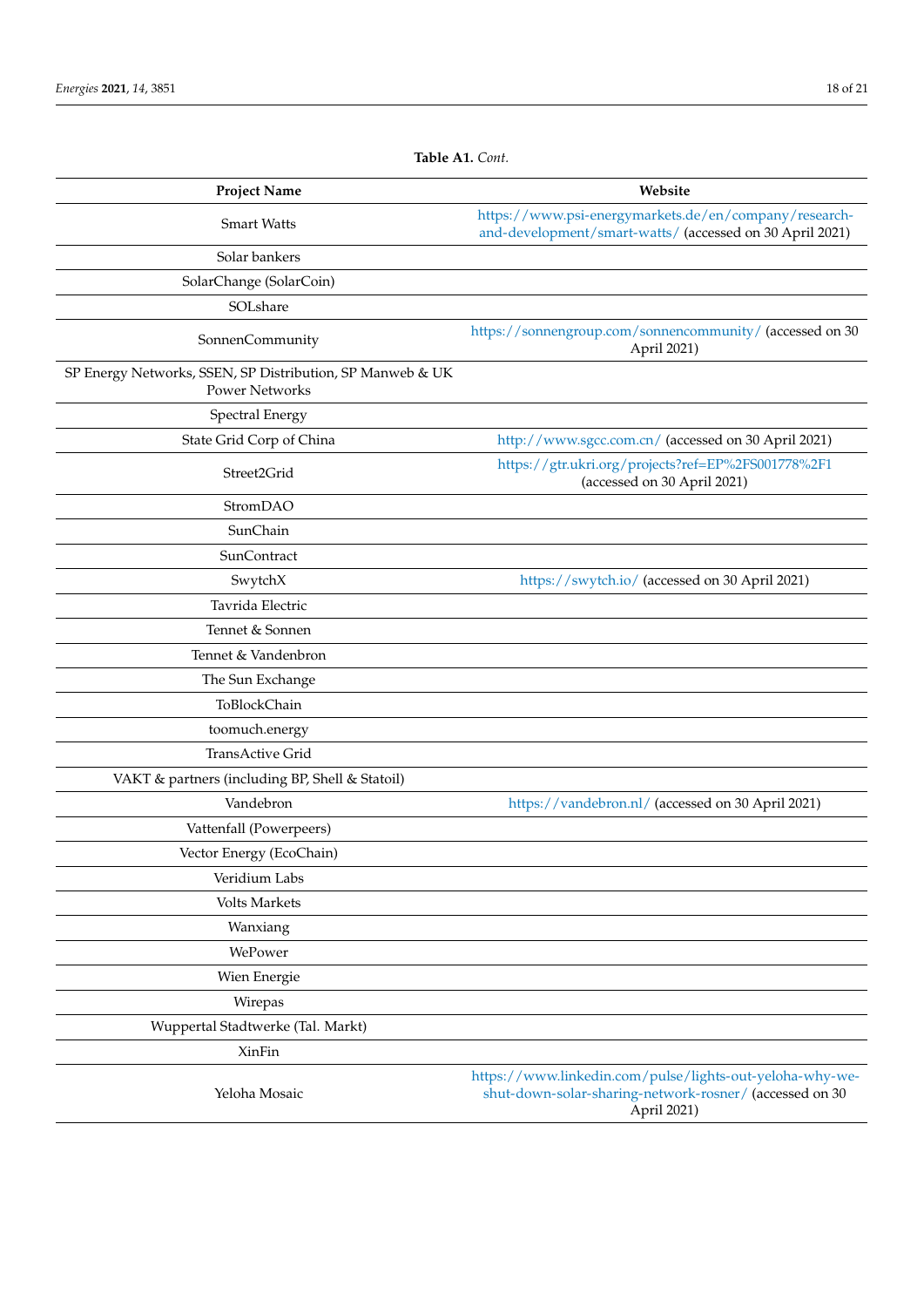## **References**

- <span id="page-18-0"></span>1. United Nations; Department of Economic and Social Affairs; Population Division. *World Population Prospects Highlights, 2019 Revision Highlights, 2019 Revision*; United Nations: New York, NY, USA, 2019.
- <span id="page-18-1"></span>2. OECD (Ed.) *Energy*; OECD Green Growth Studies; OECD: Paris, France, 2012.
- <span id="page-18-2"></span>3. GoI. *Climate Action Plan 2019 to Tackle Climate Breakdown*; Government of Ireland: Dublin, Ireland, 2019.
- <span id="page-18-3"></span>4. *Accelerating Sdg 7 Achievement Policy Briefs in Support of the First Sdg 7 Review at the un High-Level Political Forum 2018*; United Nations Development Programme (UNDP) and University of Bergen: New York, USA, 2018.
- <span id="page-18-4"></span>5. Cuenca, J.; Jamil, E.; Hayes, B. Energy Communities and Sharing Economy Concepts in the Electricity Sector: A Survey. In Proceedings of the 2020 IEEE International Conference on Environment and Electrical Engineering and 2020 IEEE Industrial and Commercial Power Systems Europe (EEEIC/I CPS Europe), Madrid, Spain, 9–12 June 2020; pp. 1–6. [\[CrossRef\]](http://doi.org/10.1109/EEEIC/ICPSEurope49358.2020.9160498)
- <span id="page-18-5"></span>6. Silva, F.; O'Regan, B. *An Innovative Smart Grid Framework for Integration and Trading*; ICSREE2021: Strasbourg, France, 2021.
- <span id="page-18-6"></span>7. CENTS Project. Available online: <http://www.centsproject.ie/> (accessed on 30 April 2021).
- <span id="page-18-7"></span>8. Hayes, B.; Thakur, S.; Breslin, J. Co-Simulation of Electricity Distribution Networks and Peer to Peer Energy Trading Platforms. *Int. J. Electr. Power Energy Syst.* **2020**, *115*, 105419. [\[CrossRef\]](http://dx.doi.org/10.1016/j.ijepes.2019.105419)
- <span id="page-18-8"></span>9. Chassin, D.P. Multi-Scale Transactive Control In Interconnected Bulk Power Systems Under High Renewable Energy Supply and High Demand Response Scenarios. Ph.D. Thesis, University of Victoria, Victoria, BC, Canada, 2017.
- <span id="page-18-9"></span>10. Siano, P.; De Marco, G.; Rolan, A.; Loia, V. A Survey and Evaluation of the Potentials of Distributed Ledger Technology for Peer-to-Peer Transactive Energy Exchanges in Local Energy Markets. *IEEE Syst. J.* **2019**, *13*, 3454–3466. [\[CrossRef\]](http://dx.doi.org/10.1109/JSYST.2019.2903172)
- <span id="page-18-10"></span>11. Hu, J.; Yang, G.; Kok, K.; Xue, Y.; Bindner, H.W. Transactive Control: A Framework for Operating Power Systems Characterized by High Penetration of Distributed Energy Resources. *J. Mod. Power Syst. Clean Energy* **2017**, *5*, 451–464. [\[CrossRef\]](http://dx.doi.org/10.1007/s40565-016-0228-1)
- <span id="page-18-11"></span>12. Chuang, A.; Gellings, C. *Demand-Side Integration in a Restructured Electric Power Industry*; CIGRE: Paris, France, 2008.
- <span id="page-18-12"></span>13. Shareef, H.; Ahmed, M.S.; Mohamed, A.; Al Hassan, E. Review on Home Energy Management System Considering Demand Responses, Smart Technologies, and Intelligent Controllers. *IEEE Access* **2018**, *6*, 24498–24509. [\[CrossRef\]](http://dx.doi.org/10.1109/ACCESS.2018.2831917)
- <span id="page-18-13"></span>14. Althaher, S.Z.; Mutale, J. Management and Control of Residential Energy through Implementation of Real Time Pricing and Demand Response. In Proceedings of the 2012 IEEE Power and Energy Society General Meeting, San Diego, CA, USA, 22–26 July 2012.
- <span id="page-18-14"></span>15. Ahmed, M.S.; Shareef, H.; Mohamad, A.; Abd Ali, J. Rule Base Home Energy Management System Considering Residential Demand Response Application. *Appl. Mech. Mater.* **2015**, *785*, 526–531. [\[CrossRef\]](http://dx.doi.org/10.4028/www.scientific.net/AMM.785.526)
- <span id="page-18-15"></span>16. Ahmed, M.S.; Mohamed, A.; Homod, R.Z.; Shareef, H. Hybrid LSA-ANN Based Home Energy Management Scheduling Controller for Residential Demand Response Strategy. *Energies* **2016**, *9*, 716. [\[CrossRef\]](http://dx.doi.org/10.3390/en9090716)
- 17. Gharghan, S.K.; Nordin, R.; Ismail, M.; Abd Ali, J. Accurate Wireless Sensor Localization Technique Based on Hybrid PSO-ANN Algorithm for Indoor and Outdoor Track Cycling. *IEEE Sens. J.* **2016**, *16*, 529–541. [\[CrossRef\]](http://dx.doi.org/10.1109/JSEN.2015.2483745)
- <span id="page-18-16"></span>18. Yuce, B.; Rezgui, Y.; Monjur, M. ANN–GA Smart Appliance Scheduling for Optimised Energy Management in the Domestic Sector. *Energy Build.* **2016**, *111*, 311–325. [\[CrossRef\]](http://dx.doi.org/10.1016/j.enbuild.2015.11.017)
- <span id="page-18-17"></span>19. Setlhaolo, D.; Xia, X.; Zhang, J. Optimal Scheduling of Household Appliances for Demand Response. *Electr. Power Syst. Res.* **2014**, *116*, 24–28. [\[CrossRef\]](http://dx.doi.org/10.1016/j.epsr.2014.04.012)
- 20. Mohsenian-Rad, A.; Leon-Garcia, A. Optimal Residential Load Control With Price Prediction in Real-Time Electricity Pricing Environments. *IEEE Trans. Smart Grid* **2010**, *1*, 120–133. [\[CrossRef\]](http://dx.doi.org/10.1109/TSG.2010.2055903)
- 21. Guo, Y.; Pan, M.; Fang, Y. Optimal Power Management of Residential Customers in the Smart Grid. *IEEE Trans. Parallel Distrib. Syst.* **2012**, *23*, 1593–1606. [\[CrossRef\]](http://dx.doi.org/10.1109/TPDS.2012.25)
- 22. Tsui, K.M.; Chan, S.C. Demand Response Optimization for Smart Home Scheduling Under Real-Time Pricing. *IEEE Trans. Smart Grid* **2012**, *3*, 1812–1821. [\[CrossRef\]](http://dx.doi.org/10.1109/TSG.2012.2218835)
- <span id="page-18-18"></span>23. Ahmed, M.S.; Mohamed, A.; Khatib, T.; Shareef, H.; Homod, R.Z.; Ali, J.A. Real Time Optimal Schedule Controller for Home Energy Management System Using New Binary Backtracking Search Algorithm. *Energy Build.* **2017**, *138*, 215–227. [\[CrossRef\]](http://dx.doi.org/10.1016/j.enbuild.2016.12.052)
- <span id="page-18-19"></span>24. Veleva, S.; Davcev, D.; Kacarska, M. Wireless Smart Platform for Home Energy Management System. In Proceedings of the 2011 2nd IEEE PES International Conference and Exhibition on Innovative Smart Grid Technologies, Manchester, UK, 5–7 December 2011; pp. 1–8. [\[CrossRef\]](http://dx.doi.org/10.1109/ISGTEurope.2011.6162798)
- 25. Soetedjo, A.; Nakhoda, Y.; Saleh, C. An Embedded Platform for Testbed Implementation of Multi-Agent System in Building Energy Management System. *Energies* **2019**, *12*, 3655. [\[CrossRef\]](http://dx.doi.org/10.3390/en12193655)
- <span id="page-18-20"></span>26. Ford, R.; Stephenson, J.; Brown, N.; Stiehler, W. *Energy Transitions: Home Energy Management Systems*; Centre for Sustainability at the University of Otago: Otago, New Zealand, 2014.
- <span id="page-18-21"></span>27. Eaton. *xComfort-RF Smart Home Solutions*; Eaton: Dublin, Ireland, 2019.
- <span id="page-18-22"></span>28. Lu, N.; Du, P.; Guo, X.; Greitzer, F.L. Smart Meter Data Analysis. In *PES T&D 2012*; IEEE: Orlando, FL, USA, 2012; pp. 1–6. [\[CrossRef\]](http://dx.doi.org/10.1109/TDC.2012.6281612)
- <span id="page-18-23"></span>29. Song, E.Y.; FitzPatrick, G.J.; Lee, K.B. Smart Sensors and Standard-Based Interoperability in Smart Grids. *IEEE Sens. J.* **2017**, *17*, 7723–7730. [\[CrossRef\]](http://dx.doi.org/10.1109/JSEN.2017.2729893) [\[PubMed\]](http://www.ncbi.nlm.nih.gov/pubmed/30983908)
- <span id="page-18-24"></span>30. Abdella, J.; Shuaib, K. Peer to Peer Distributed Energy Trading in Smart Grids: A Survey. *Energies* **2018**, *11*, 1560. [\[CrossRef\]](http://dx.doi.org/10.3390/en11061560)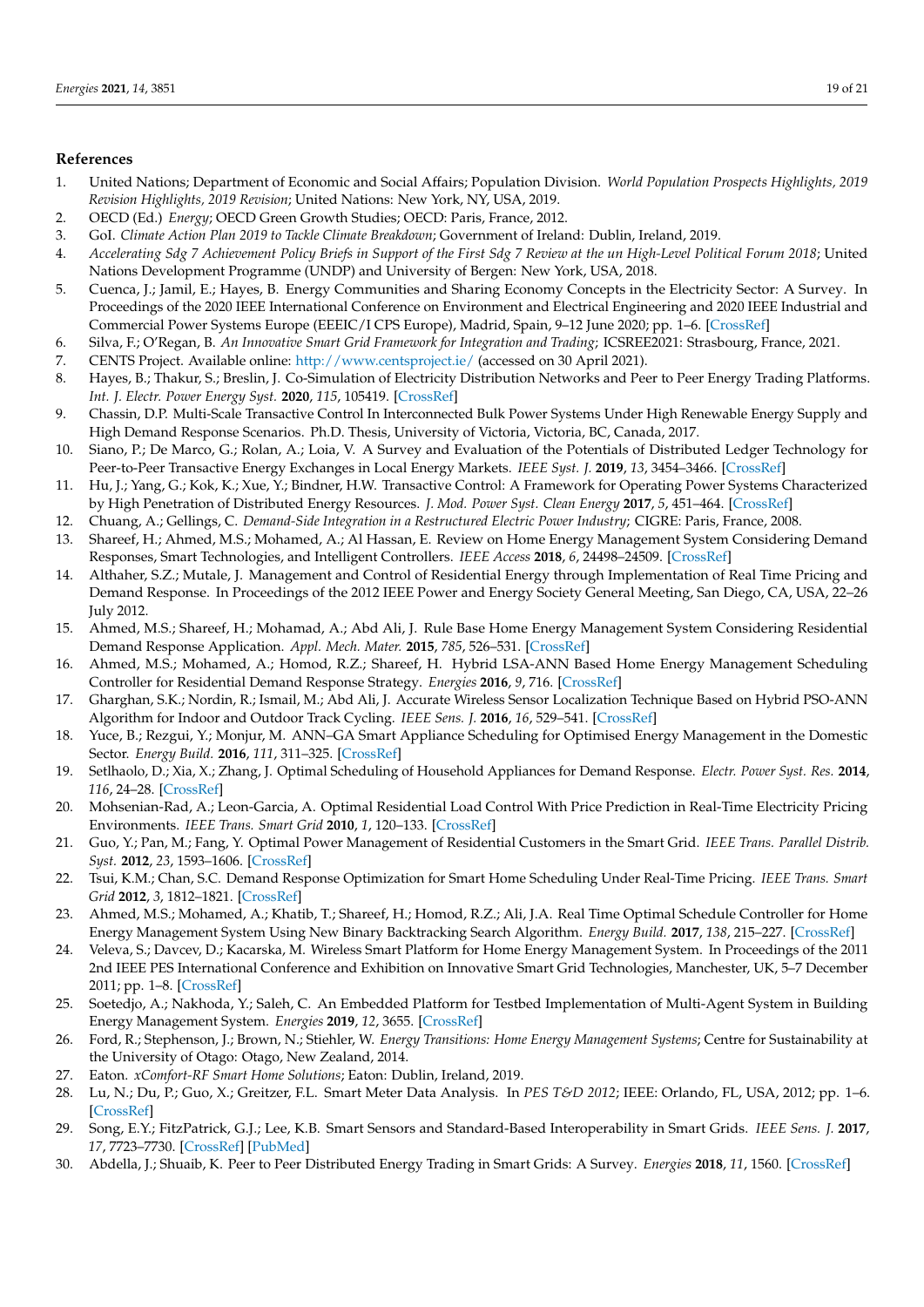- <span id="page-19-0"></span>31. Mujeeb, A.; Hong, X.; Wang, P. Analysis of Peer-to-Peer (P2P) Electricity Market and Piclo's Local Matching Trading Platform in UK. In Proceedings of the 2019 IEEE 3rd Conference on Energy Internet and Energy System Integration (EI2), Changsha, China, 8–10 November 2019.
- <span id="page-19-1"></span>32. Sasson, E.B.; Chiesa, A.; Garman, C.; Green, M.; Miers, I.; Tromer, E.; Virza, M. Zerocash: Decentralized Anonymous Payments from Bitcoin. In Proceedings of the 2014 IEEE Symposium on Security and Privacy, San Jose, CA, USA, 18–21 May 2014; pp. 459–474. [\[CrossRef\]](http://dx.doi.org/10.1109/SP.2014.36)
- <span id="page-19-2"></span>33. Miers, I.; Garman, C.; Green, M.; Rubin, A.D. Zerocoin: Anonymous Distributed E-Cash from Bitcoin. In Proceedings of the 2013 IEEE Symposium on Security and Privacy, San Francisco, CA, USA, 19–22 May 2013; pp. 397–411. [\[CrossRef\]](http://dx.doi.org/10.1109/SP.2013.34)
- <span id="page-19-3"></span>34. Lamas, D.; Loizides, F.; Nacke, L.; Petrie, H.; Winckler, M.; Zaphiris, P. (Eds.) Human-Computer Interaction—INTERACT 2019. In Proceedings of the 17th IFIP TC 13 International Conference, Paphos, Cyprus, 2–6 September 2019, Part III; Lecture Notes in Computer Science, Springer International Publishing: Cham, Switzerland, 2019; Volume 11748. [\[CrossRef\]](http://dx.doi.org/10.1007/978-3-030-29387-1)
- <span id="page-19-4"></span>35. Tushar, W. A Coalition Formation Game Framework for Peer-to-Peer Energy Trading. *Appl. Energy* **2020**, *261*, 114436. [\[CrossRef\]](http://dx.doi.org/10.1016/j.apenergy.2019.114436)
- <span id="page-19-5"></span>36. Villas-Boas, A. For the First Time, a US City Has Banned Cryptocurrency Mining after Large-Scale Operations Used up All Its Power. 2018. Available online: <https://www.businessinsider.com/plattsburgh-new-york-cryptocurrency-mining-ban-2018-3> (accessed on 30 April 2021).
- <span id="page-19-6"></span>37. Pouttu, A.; Haapola, J.; Ahokangas, P.; Xu, Y.; Kopsakangas-Savolainen, M.; Porras, E.; Matamoros, J.; Kalalas, C.; Alonso-Zarate, J.; Gallego, F.D.; et al. P2P Model for Distributed Energy Trading, Grid Control and ICT for Local Smart Grids. In Proceedings of the 2017 European Conference on Networks and Communications (EuCNC), Oulu, Finland, 12–15 June 2017; pp. 1–6. [\[CrossRef\]](http://dx.doi.org/10.1109/EuCNC.2017.7980652)
- <span id="page-19-7"></span>38. Verma, D.P.; Strüker, D.J.; Kjeldsen, M.O.; Wang, X. *Digitalization: Enabling the New Phase of Energy Efficiency*; Group of Experts on Energy Efficiency GEEE-7/2020/INF.3; UNECE, United Nations, Economic and Social Council: Geneva, Switzerland, 2020.
- <span id="page-19-8"></span>39. Yee Chong, A.T.; Mahmoud, M.A.; Lim, F.C.; Kasim, H. Description for Smart Grid: Towards the Ontological Approach. In Proceedings of the 2020 8th International Conference on Information Technology and Multimedia (ICIMU), Selangor, Malaysia, 24–26 August 2020; pp. 218–222. [\[CrossRef\]](http://dx.doi.org/10.1109/ICIMU49871.2020.9243313)
- <span id="page-19-9"></span>40. Ouahada, K.; Longe, O. (Eds.) *Smart Energy Management for Smart Grids*; MDPI AG: Basel, Switzerland, 2020.
- <span id="page-19-10"></span>41. Dori, D.; Sillitto, H. *What Is a System? An Ontological Framework*; Wiley Online Library: Hoboken, NJ, USA, 2017; pp. 207–219.
- <span id="page-19-11"></span>42. Silva, F.; O'Leidhin, E.; Tahir, F.; Mould, K.; O'Regan, B. *System Integration and Data Models to Support Smart Grids Energy Trading*; ECRES: Kayseri, Turkey, 2021.
- <span id="page-19-12"></span>43. mSemicon|Custom Product Development. Available online: <https://www.msemicon.com/en-GB/> (accessed on 30 April 2021).
- <span id="page-19-14"></span><span id="page-19-13"></span>44. Community Power. Available online: <https://communitypower.ie/our-story/> (accessed on 30 April 2021).
- 45. World-Class Undergraduate and Postgraduate Education in Ireland. Available online: <https://www.ucc.ie/en/> (accessed on 30 April 2021).
- <span id="page-19-15"></span>46. NUI Galway-NUI Galway. Available online: <http://www.nuigalway.ie/> (accessed on 30 April 2021).
- <span id="page-19-17"></span><span id="page-19-16"></span>47. TU Dublin-City Campus|Technological University Dublin. Available online: <https://www.dit.ie/> (accessed on 30 April 2021). 48. Anand, A. Temperature Readings: IOT Devices (Relational Dataset from IOT Devices to Record Temperaure Readings). 2021.
- <span id="page-19-18"></span>Available online: <https://kaggle.com/atulanandjha/temperature-readings-iot-devices> (accessed on 30 April 2021). 49. Sharma, A. Solar Panel PV System Dataset. 2021. Available online: [https://kaggle.com/arnavsharmaas/solar-panel-pv-system-](https://kaggle.com/arnavsharmaas/solar-panel-pv-system-dataset)
- [dataset](https://kaggle.com/arnavsharmaas/solar-panel-pv-system-dataset) (accessed on 30 April 2021).
- <span id="page-19-19"></span>50. Zdravković, M. DHS Substation Data. 2021. Available online: <https://kaggle.com/milanzdravkovic/dhs-substation-data> (accessed on 30 April 2021).
- <span id="page-19-20"></span>51. Koskela, T.; Kassinen, O.; Harjula, E.; Ylianttila, M. P2P Group Management Systems: A Conceptual Analysis. *ACM Comput. Surv.* **2013**, *45*, 1–25. [\[CrossRef\]](http://dx.doi.org/10.1145/2431211.2431219)
- <span id="page-19-21"></span>52. Orsini, L.; Kessler, S.; Wei, J.; Field, H. How the Brooklyn Microgrid and Transactive Grid Are Paving the Way to Next-Gen Energy Market. In *The Energy Internet: An Open Energy Platform to Transform Legacy Power Systems into Open Innovation and Global Economic Engines*; Su, W., Huang, A.Q., Eds.; Woodhead Publishing Series in Energy, Woodhead Publishing is an imprint of Elsevier: Duxford, UK; Cambridge, MA, USA, 2019.
- <span id="page-19-22"></span>53. Soto, E.A.; Bosman, L.B.; Wollega, E.; Leon-Salas, W.D. Peer-to-Peer Energy Trading: A Review of the Literature. *Appl. Energy* **2020**, 116268. [\[CrossRef\]](http://dx.doi.org/10.1016/j.apenergy.2020.116268)
- <span id="page-19-23"></span>54. ME Solshare. Available online: <https://me-solshare.com/> (accessed on 30 April 2021).
- <span id="page-19-24"></span>55. SOLshare-What We Do. Available online: <https://me-solshare.com/what-we-do/> (accessed on 23 February 2021).
- <span id="page-19-25"></span>56. *Meet SOLshare, Pioneers in Peer-to-Peer Solar Micro-Grid Technology*; Future Energy Ventures, SOLshare: Berlin, Germany, 2020.
- <span id="page-19-26"></span>57. Piclo-Building Software for a Smarter Energy Future. Available online: <https://piclo.energy/> (accessed on 30 April 2021).
- <span id="page-19-27"></span>58. Zhang, C.; Wu, J.; Long, C.; Cheng, M. Review of Existing Peer-to-Peer Energy Trading Projects. *Energy Procedia* **2017**, *105*, 2563–2568. [\[CrossRef\]](http://dx.doi.org/10.1016/j.egypro.2017.03.737)
- <span id="page-19-28"></span>59. Hashcash.Org. Available online: <http://www.hashcash.org/> (accessed on 30 April 2021).
- <span id="page-19-30"></span><span id="page-19-29"></span>60. Omega Grid: Blockchain Energy Rewards Platform. Available online: <https://www.omegagrid.com/> (accessed on 30 April 2021). 61. Pebbles Projekt. Available online: <https://pebbles-projekt.de/en/project/> (accessed on 23 February 2021).
- <span id="page-19-31"></span>62. Kang, J.; Yu, R.; Huang, X.; Maharjan, S.; Zhang, Y.; Hossain, E. Enabling Localized Peer-to-Peer Electricity Trading Among Plug-in Hybrid Electric Vehicles Using Consortium Blockchains. *IEEE Trans. Ind. Inform.* **2017**, *13*, 3154–3164. [\[CrossRef\]](http://dx.doi.org/10.1109/TII.2017.2709784)